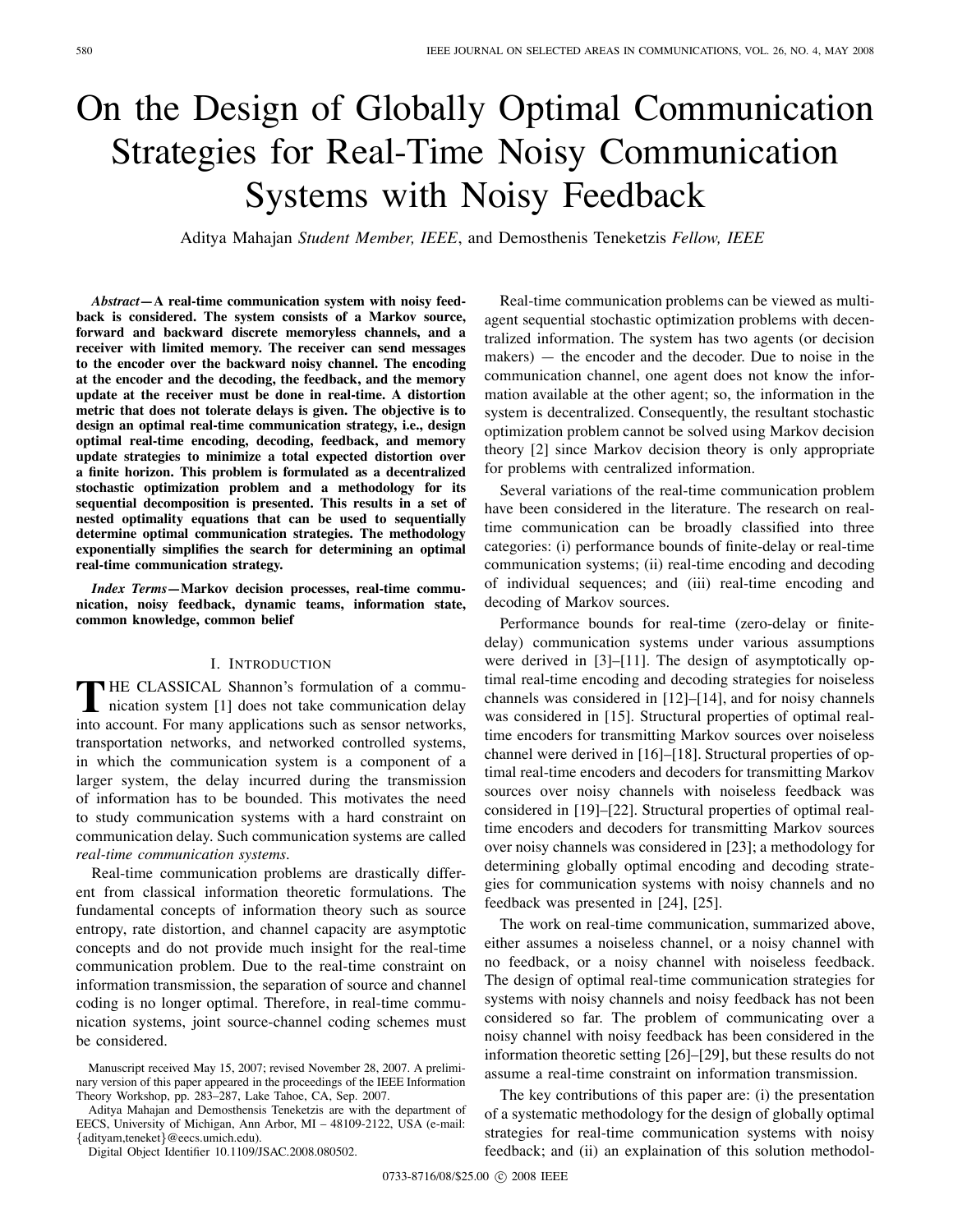ogy. We treat the design of an optimal communication strategy as a decentralized multi-agent sequential optimization problem. We present a methodology that allows us to sequentially determine an optimal communication strategy by proceeding backward in time and solving a set of nested optimality equations. This methodology drastically simplifies the search for an optimal real-time communication strategy; in spite of this simplification, numerically solving the resultant nested optimality equations remains a formidable task.

The rest of this paper is organized as follows. In Section II we formulate the problem and present its salient features. In Section III we present the structural/qualitative properties of optimal encoders and decoders. In Section IV we compare the structural properties derived in this paper with the previously known structural properties for real-time communication systems. In Section V we present the methodology for sequentially determining globally optimal communication strategies. In Section VI we discuss different approaches to decentralized optimization problems, and explain why the proposed solution methodology works. In Section VII we mention some possible extensions and we conclude in Section VIII.

*Notation:* Throughout this paper we use the following notion. Uppercase letters  $(X, Y, Z)$  represent random variables, lowercase letters  $(x, y, z)$  represent their realizations, and calligraphic letters  $(\mathcal{X}, \mathcal{Y}, \mathcal{Z})$  represent their alphabets. Script letters  $(\mathscr{C}, \mathscr{G}, \mathscr{L})$  represent family of functions and Gothic letters  $(\mathfrak{F}, \mathfrak{E}, \mathfrak{R})$  represent  $\sigma$ -algebras. For random variables and functions,  $x^t$  is a short hand for the sequence  $x_1, \ldots, x_t$ .  $\mathbb{E}\left\{\cdot\right\}$  denotes the expectation of a random variable,  $Pr(\cdot)$  denotes the probability of an event,  $\mathbb{I}[\cdot]$  denotes the indicator function of a statement, and  $\mathbb{P} \{ \mathcal{X} \}$  denotes the space of all PMF (probability mass functions) on  $X$ . To denote that the expectation of a random variable or the probability of an event depends on a function  $\varphi$ , we use  $\mathbb{E}\{\cdot | \varphi\}$  and  $\Pr(\cdot | \varphi)$ , respectively. This slightly unusual notation is chosen since we want to keep track of all functional dependencies and the conventional notation of  $\mathbb{E}^{\varphi}\{\cdot\}$  and  $\Pr^{\varphi}(\cdot)$  is too cumbersome to use.  $\mathbb{B}(\mathcal{X})$  denotes the Borel  $\sigma$ -field on  $\mathcal{X}$ . If P is a probability measure on a  $\sigma$ -field  $\tilde{\mathfrak{F}}$ , and  $\mathfrak{G}$  is a subfield of  $\mathfrak{F}$ , then  $P|_{\mathfrak{G}}$  denotes the restriction on P onto  $\mathfrak{G}$ .

# II. THE FINITE HORIZON PROBLEM

#### *A. Problem Formulation*

Consider a real-time communication system with noisy feedback shown in Figure 1. This system consists of a source, a real-time encoder, a noisy forward channel, a noisy backward channel, and a real-time decoder with finite memory. The communication system operates in discrete time for a time horizon  $T$ .

At each stage  $t$ , the source produces an output  $X_t$  taking values in a finite alphabet  $X$ . We assume that the output sequence  $\{X_t, t = 1, ..., T\}$  forms a first-order Markov chain with initial distribution  $P_{X_1}$  and matrix of transition probabilities  $P_{X_{t+1}|X_t}$ .

The communication system consists of two channels: the forward channel and the backward channel. We assume that both channels are independent DMC (discrete memoryless channels). The forward channel is a  $|\mathcal{Z}|$ -input  $|\mathcal{Y}|$ -output DMC,



Fig. 1. A real-time communication system with noisy feedback

while the backward channel is a  $|\mathcal{Z}|$ -input  $|\mathcal{Y}|$ -output DMC. These channels can be described as

$$
Y_t = h(Z_t, N_t), \qquad t = 1, \dots, T, \qquad \text{(1a)}
$$

$$
\tilde{Y}_{t-1} = \tilde{h}(\tilde{Z}_{t-1}, \tilde{N}_{t-1}),
$$
\n $t = 2, ..., T,$ \n(1b)

where  $h(\cdot)$  and  $\tilde{h}(\cdot)$  denote the forward and backward channels at time t, respectively;  $Z_t$  and  $\tilde{Z}_{t-1}$  are the inputs to the forward and the backward channels at time  $t$ , respectively;  $Y_t$  and  $\tilde{Y}_{t-1}$  are the outputs of the forward and the backward channels at time t, respectively; and  $N_t$  and  $\tilde{N}_{t-1}$  are the channel noise in the forward and the backward channels at time t, respectively. The variables  $Z_t$ ,  $\tilde{Z}_t$ ,  $Y_t$ ,  $\tilde{Y}_t$ ,  $N_t$ , and  $\tilde{N}_t$  take values in finite alphabets  $\mathcal{Z}, \tilde{\mathcal{Z}}, \mathcal{Y}, \tilde{\mathcal{Y}}, \mathcal{N},$  and  $\tilde{\mathcal{N}},$ respectively. We assume that  $\{N_t, t = 1, ..., T\}$  and  $\{\tilde{N}_t,$  $t = 1, \ldots, T$  are sequences of i.i.d. random variables with PMF (probability mass function)  $P_N$  and  $P_{\tilde{N}}$ , respectively. These sequences are independent of each other and are also independent of the source output  $\{X_t, t = 1, \ldots, T\}$ .

At each stage  $t$ , the encoder observes the output  $X_t$  of the source and the output  $\tilde{Y}_{t-1}$  of the backward channel. It generates an encoded symbol  $Z_t$  using all its past observations, i.e., for  $t = 1$ ,

$$
Z_1 = c_1(X_1), \t\t(2a)
$$

and for  $t = 2, \ldots, T$ ,

$$
Z_t = c_t(X^t, Z^{t-1}, \tilde{Y}^{t-1}),
$$
 (2b)

This encoded symbol is transmitted over the forward channel (1a) producing a channel output  $Y_t$ .

The receiver consists of a decoder and a memory. The content of the memory is denoted by  $M_t$  and takes values in a finite alphabet  $M$ . At each stage  $t$ , the receiver generates an estimate  $\hat{X}_t$  of the source taking values in  $\hat{\mathcal{X}}$  as follows:

$$
\hat{X}_1 = g_1(Y_1),
$$
 (3a)

and for  $t = 2, \ldots, T$ ,

$$
\hat{X}_t = g_t(Y_t, M_{t-1});\tag{3b}
$$

it also generates a feedback symbol  $\tilde{Z}_t$  as follows:

$$
\tilde{Z}_1 = \tilde{c}_1(Y_1),\tag{4a}
$$

and for  $t = 2, \ldots, T$ ,

$$
\tilde{Z}_t = \tilde{c}_t(Y_t, M_{t-1});\tag{4b}
$$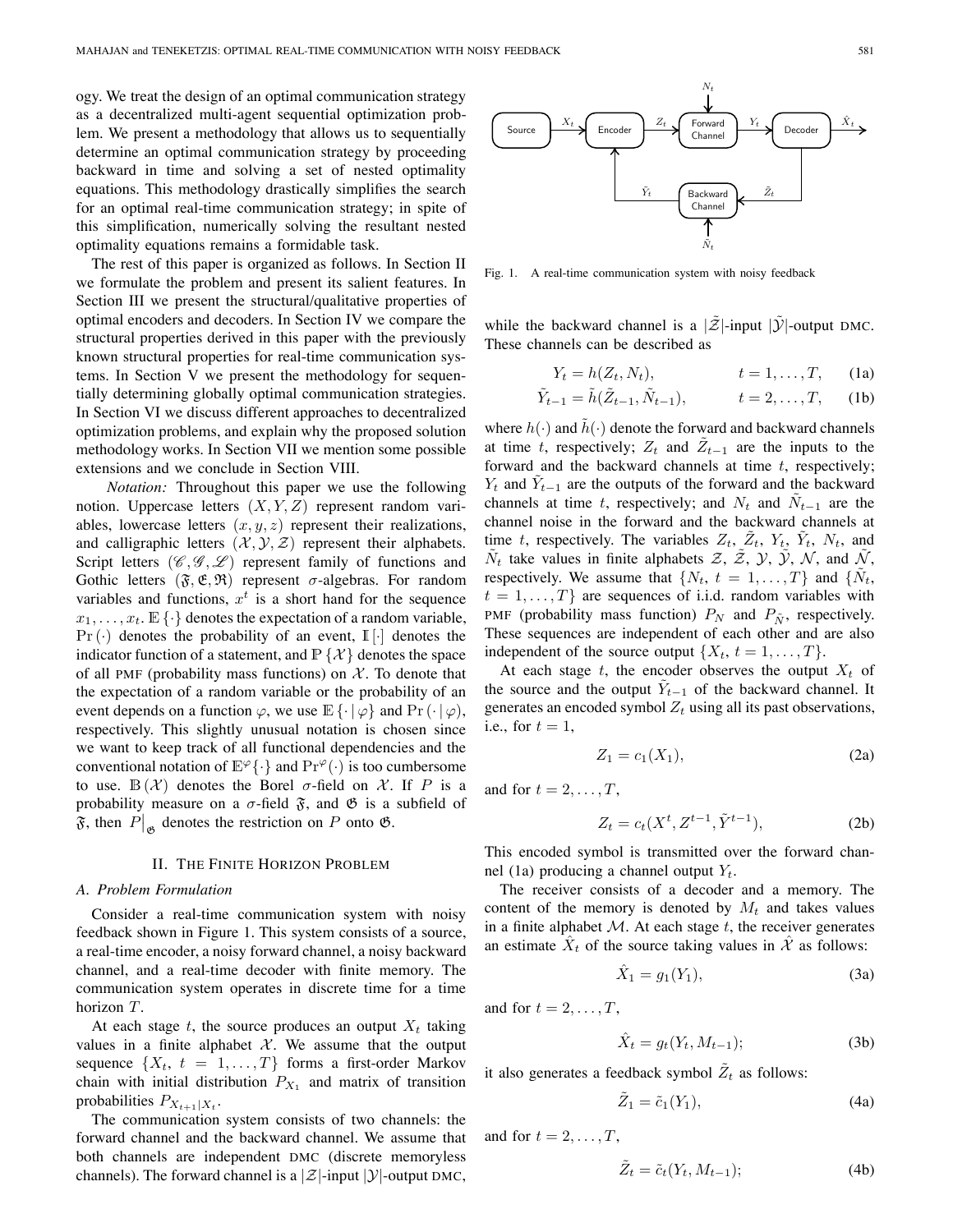furthermore, it updates the content of its memory as follows:

$$
M_1 = l_1(Y_1),\tag{5a}
$$

and for  $t = 2, \ldots, T$ ,

$$
M_t = l_t(Y_t, M_{t-1}).
$$
\n(5b)

The performance of the system is quantified by a uniformly bounded distortion function  $\rho : \mathcal{X} \times \hat{\mathcal{X}} \rightarrow [0, \rho_{\text{max}}]$ , where  $\rho_{\text{max}} < \infty$ . The distortion at time t is given by  $\rho(X_t, \hat{X}_t)$ .

The collection  $C := (c_1, \ldots, c_T)$  of encoding rules for the entire horizon is called an *encoding strategy*. Similarly, the collection  $G := (g_1, \ldots, g_T)$  of decoding rules is called a *decoding strategy*, the collection  $\tilde{C} := (\tilde{c}_1, \ldots, \tilde{c}_T)$  of feedback rules is called a *feedback strategy*, and the collection  $L :=$  $(l_1,\ldots,l_T)$  of memory update rules is called a *memory update strategy*. Further, the choice  $(C, G, C, L)$  of communication rules for the entire horizon is called a *communication strategy*. The performance of a communication strategy is quantified by the expected total distortion under that strategy and is given by

$$
\mathcal{J}_T(C, G, \tilde{C}, L) := \mathbb{E}\left\{ \sum_{t=1}^T \rho(X_t, \hat{X}_t) \middle| C, G, \tilde{C}, L \right\}.
$$
 (6)

We are interested in the following optimization problem:

*Problem 1:* Assume that the encoder and the receiver know the source statistics  $P_{X_1}$  and  $P_{X_{t+1}|X_t}$ ,  $t = 1, \ldots, T$ , the forward and backward channel functions  $h$ ,  $\tilde{h}$ , the forward and the backward channel noise statistics  $P_N$  and  $P_{\tilde{N}}$ , the distortion functions  $\rho$  and the time horizon T. Choose a communication strategy  $(C^*, G^*, \tilde{C}^*, L^*)$  that is optimal with respect to performance criterion of (6), i.e.,

$$
\mathcal{J}_T(C^*, G^*, \tilde{C}^*, L^*) = \mathcal{J}_T^* := \min_{\substack{C \in \mathscr{C}^T \\ G \in \mathscr{G}^T \\ \tilde{C} \in \tilde{\mathscr{C}}^T \\ L \in \mathscr{L}^T}} \mathcal{J}_T(C, G, \tilde{C}, L), \quad (7)
$$

where  $\mathscr{C}^T := \mathscr{C}_1 \times \cdots \times \mathscr{C}_T$ ,  $\mathscr{C}_t$  is the family of functions from  $\mathcal{X}^t \times \tilde{\mathcal{Y}}^{t-1} \times \mathcal{Z}^{t-1}$  to  $\mathcal{Z}, \mathscr{G}^T := \mathscr{G} \times \cdots \times \mathscr{G}$  (*T*-times),  $\mathscr{G}$  is the family of functions from  $\mathcal{Y} \times \mathcal{M}$  to  $\hat{\mathcal{X}}, \hat{\mathcal{C}}^T := \hat{\mathcal{C}} \times \cdots \times \hat{\mathcal{C}}^T$ (T-times),  $\tilde{\mathscr{C}}$  is the family of functions from  $\mathcal{Y} \times \mathcal{M}$  to  $\tilde{\mathcal{Z}}$ ,  $\mathscr{L}^T = \mathscr{L} \times \cdots \times \mathscr{L}$  (*T*-times), and  $\mathscr{L}$  is the family of functions from  $\mathcal{Y} \times \mathcal{M}$  to  $\mathcal{M}$ .

In Problem 1, we want to identify the optimal communication strategy for encoding the outputs of a first-order Markov source over a forward DMC, when the receiver can transmit back feedback messages to the encoder over a backward DMC. The receiver must decode in real-time (i.e., with zerodelay). Due to this real-time constraint on communication, asymptotic results from information theory, like source entropy, channel capacity, and rate, that are fundamental in asymptotic communication theory are not appropriate for real-time communication. As a continuation of our previous work [23]–[25], [30], [31], in this paper we present a framework different from Shannon's information theoretic setup to study real-time communication. We consider the realtime communication problem as an optimization problem. A globally optimal communication strategy always exists because there are finitely many communication strategies and

we can always choose the one with the best performance. The number of possible time varying communication strategies are exponential in the size of the time horizon and the cardinality of the alphabets which makes a brute force search for an optimal strategy computationally intractable. So, a systematic approach to search for an optimal communication strategy is required. In this paper, we present one such systematic approach, called *sequential decomposition*, that can be used to sequentially determine optimal communication strategy by proceeding backwards in time. The resultant "simplified" optimization problem has linear complexity in the size of the time horizon but exponential complexity in the cardinality of the alphabets.

We proceed with the analysis of Problem 1 as follows. We first present the salient features of the problem and develop the concepts and notation needed for the rest of the paper. We then identify the qualitative/structural properties of optimal encoders and optimal decoders that hold for any choice of other components of the communication strategy. Next we use these qualitative properties to develop a methodology for systematically searching for optimal communication strategies.

# *B. Primitive Random Variables*

In the rest of this paper we will be working with conditional probabilities, probability measures of probability measures, and  $\sigma$ -fields. To be precise in our analysis we need to define the probability space clearly. For that matter, we first define the primitive random variables of the system.

Let  $\chi_t$  a  $|\mathcal{X}|$ -dimensional random vector defined as follows: for  $x \in \mathcal{X}$ ,

$$
\chi_t(x) := \mathbb{I}[X_t = x]
$$
 and  $\chi_t := [\chi_t(1), \ldots, \chi_t(|X|)]$  (8)

There is a one-to-one relation between  $X_t$  and  $X_t$  and we can use  $\chi_t$  to have a martingale representation (stochastic difference equation) for the Markov chain  $\{X_t, t = 1, \ldots, T\}$ (see [32]) given by

$$
\chi_{t+1} = P_{X_{t+1}|X_t}^T \chi_t + \theta_t, \tag{9}
$$

where  $\{\theta_t, t = 1, ..., T\}$  is a sequence of independent zero-mean random vectors. Since we have assumed that the noise in the forward and the backward channels is independent of the source output, the random variables  $(\chi_1, \theta_1, \ldots, \theta_T, N_1, \ldots, N_T, \tilde{N}_1, \ldots, \tilde{N}_T)$  are independent. These random variables are called the *primitive random variables*. We assume that all primitive random variables are defined on a common probability space  $(\Omega, \mathfrak{F}, P)$ . If the communication strategy is fixed, all system variables can be defined in terms of the primitive random variables, and are  $(\Omega, \mathfrak{F}, P)$  measurable. In the sequel, all (random) variables are assumed to be defined on  $(\Omega, \mathfrak{F}, P)$ .

#### *C. Problem Classification*

Problem 1 is a sequential stochastic optimization problem as defined in [33]. To understand the sequential nature of the problem, we need to refine the notion of time. We call each step of the system a *stage*. For each stage, we consider four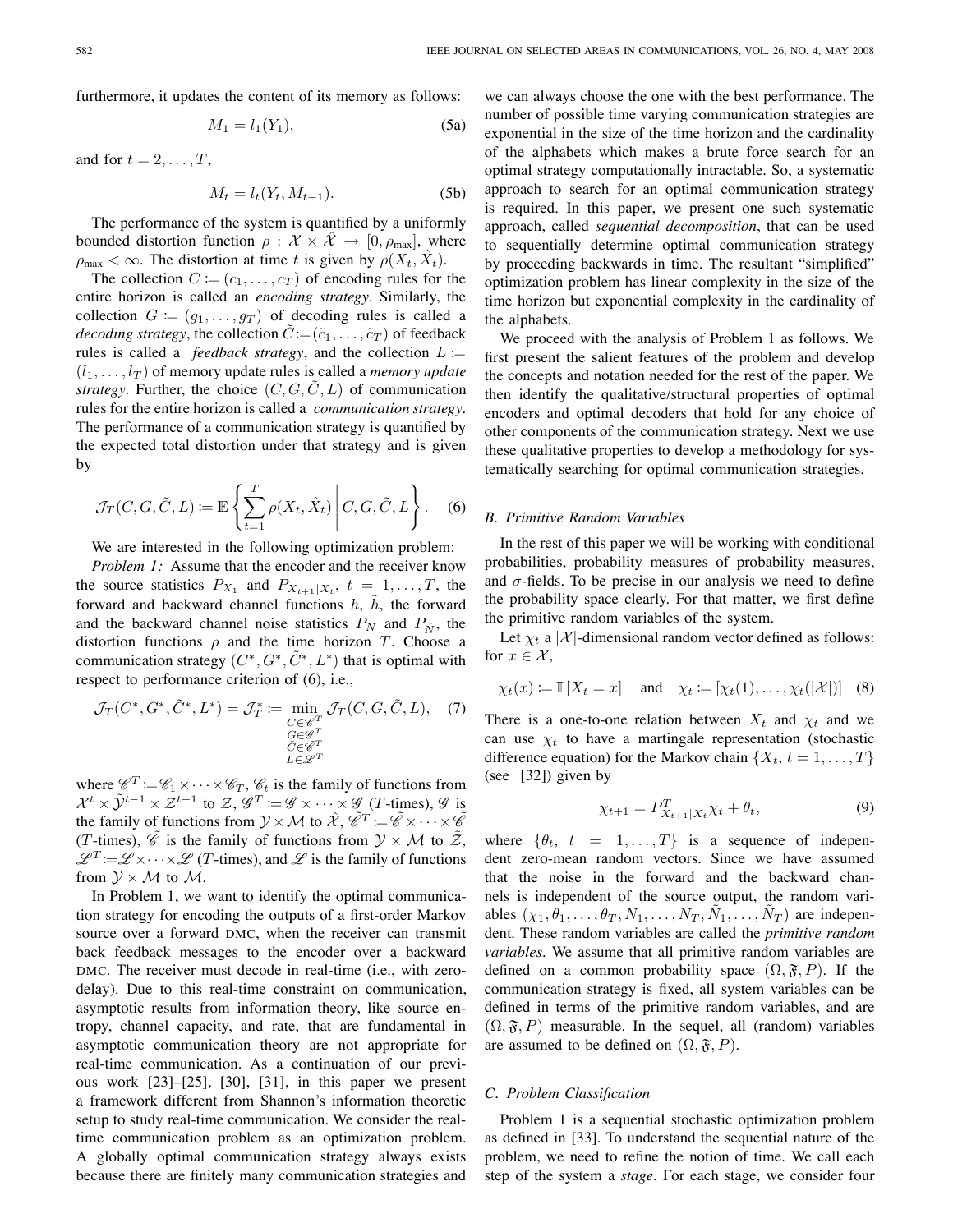

Fig. 2. Sequential ordering of different variables in the system

time instances:<sup>1</sup>  $t^+$ ,  $(t + 1/2)^-$ ,  $(t + 1/2)^+$  and  $(t + 1)^-$ . For the ease of notation, we will denote these time instances by  $\frac{1}{t}$ ,  $\frac{2}{t}$ ,  $\frac{3}{t}$ , and  $\frac{4}{t}$ , respectively. Assume that the system has four "agents", the encoder (agent 1), the decoder (agent 2), the feedback encoder (agent 3), and the memory update (agent 4), which act sequentially at  $(t, 2t, 3t, 3t)$  and  $(4t, 1)$  respectively. The order in which the random variables are generated in the system is illustrated in Figure II-B. Since the ordering of the decision makers can be done independently of the realization of the system variables, Property C of [34] is trivially satisfied and hence Problem 1 is a *causal sequential stochastic optimization* problem as defined in [33].

Problem 1 is a multi-agent problem where all agents have the same objective given by (7). Such problems are called team problems [35], and are further classified as static teams or dynamic teams on the basis of their information structure. In static teams, an agent's information is a function of primitive random variables only, while in dynamic teams, in general, an agent's information depends on the functional form of the decision rules of other agents. In Problem 1 the receiver's information depends on the functional form of the encoding rule. Thus Problem 1 is a dynamic team. Dynamic teams are, in general, functional optimization problems having a complex interdependence among the decision rules [36]. This interdependence leads to non-convex (in policy space) optimization problems that are hard to solve.

For the ease of notation, at time instances  $\frac{1}{t}$ ,  $\frac{2}{t}$ ,  $\frac{3}{t}$ , and  $\frac{4}{t}$ , we will denote the current decision rule by  ${}^1\varphi_t$ ,  ${}^2\varphi_t$ ,  ${}^3\varphi_t$ , and  $^4\varphi_t$  and the past decision rules by  $^1\varphi^{t-1}$ ,  $^2\varphi^{t-1}$ ,  $^3\varphi^{t-1}$ , and

$$
{}^4\varphi^{t-1}, \, \text{i.e.,}
$$

$$
{}^{1}\varphi^{t-1} := (c^{t-1}, g^{t-1}, \tilde{c}^{t-1}, l^{t-1}), \qquad {}^{1}\varphi_t := c_t, \qquad (10a)
$$

$$
{}^{2}\varphi^{t-1} := (c^{t}, g^{t-1}, \tilde{c}^{t-1}, l^{t-1}), \qquad {}^{2}\varphi_{t} := g_{t}, \qquad (10b)
$$
  

$$
{}^{3}\varphi^{t-1} := (c^{t}, g^{t}, \tilde{c}^{t-1}, l^{t-1}), \qquad {}^{3}\varphi_{t} := \tilde{c}_{t}, \qquad (10c)
$$

$$
{}^{3}\varphi^{t-1} \coloneqq (c^t, g^t, \tilde{c}^{t-1}, l^{t-1}), \qquad {}^{3}\varphi_t \coloneqq \tilde{c}_t, \qquad (10c)
$$
  

$$
{}^{4}\varphi^{t-1} \coloneqq (c^t, g^t, \tilde{c}^t, l^{t-1}), \qquad {}^{4}\varphi_t \coloneqq l_t. \qquad (10d)
$$

#### *D. The Notion of Information*

The traditional information theoretic notions entropy and mutual information are asymptotic concepts which are not directly applicable to real-time communication problems. So, we first describe a decision theoretic notion of information. Recall that  $(\Omega, \mathfrak{F}, P)$  is the probability space with respect to which all primitive random variables are defined. Suppose  ${}^{i}O_{t}$ is the observation of agent *i*, at time  $^{i}t$ , and  $^{i}\varphi^{t-1}$  is the past decision rules of all agents. Since the problem is sequential, for any choice of  ${}^{i}\varphi^{t-1}$ ,  ${}^{i}O_{t}$  is measurable with respect to  $\mathfrak F$ . Furthermore, for any choice of  ${}^{i}\varphi^{t-1}$ , let  $\sigma({}^{i}O_{t};{}^{i}\varphi^{t-1})$ denote the smallest subfield of  $\mathfrak{F}$  with respect to which  ${}^{i}O_{t}$  is measurable. Then, the *information field* of agent *i* at time  $i$ <sup>*t*</sup> is  $\sigma({}^{i}O; {}^{i}\varphi^{t-1})$ . Using this notion of information, we define variables that represent the information field at the encoder's and receiver's sites just before each agent acts on the system.

*Definition 1:* Let  ${}^{1}E_t$ ,  ${}^{2}E_t$ ,  ${}^{3}E_t$ , and  ${}^{4}E_t$  denote the observation and  ${}^{1}\mathfrak{E}_{t}$ ,  ${}^{2}\mathfrak{E}_{t}$ ,  ${}^{3}\mathfrak{E}_{t}$ , and  ${}^{4}\mathfrak{E}_{t}$  denote the *information field* at the encoder's site at time  $\frac{1}{t}$ ,  $\frac{2}{t}$ ,  $\frac{3}{t}$ , and  $\frac{4}{t}$ , respectively, i.e.,

$$
{}^{1}E_{t} := (X^{t}, Z^{t-1}, \tilde{Y}^{t-1}), \quad {}^{1}\mathfrak{E}_{t} := \sigma({}^{1}E_{t}; {}^{1}\varphi^{t-1}), \quad (11a)
$$
  

$$
{}^{2}E_{t} := (X^{t}, Z^{t}, \tilde{Y}^{t-1}), \quad {}^{2}\mathfrak{E}_{t} := \sigma({}^{2}E_{t}; {}^{2}\varphi^{t-1}), \quad (11b)
$$

$$
{}^{3}E_{t} := (X^{t}, Z^{t}, \tilde{Y}^{t-1}), \qquad {}^{3}\mathfrak{E}_{t} := \sigma({}^{3}E_{t}; {}^{3}\varphi^{t-1}), \qquad (11c)
$$
  

$$
{}^{4}E_{t} := (X^{t}, Z^{t}, \tilde{Y}^{t}), \qquad {}^{4}\mathfrak{E}_{t} := \sigma({}^{4}E_{t}; {}^{4}\varphi^{t-1}). \qquad (11d)
$$

<sup>&</sup>lt;sup>1</sup>The actual values of these time instances is not important; we just need four values in increasing order.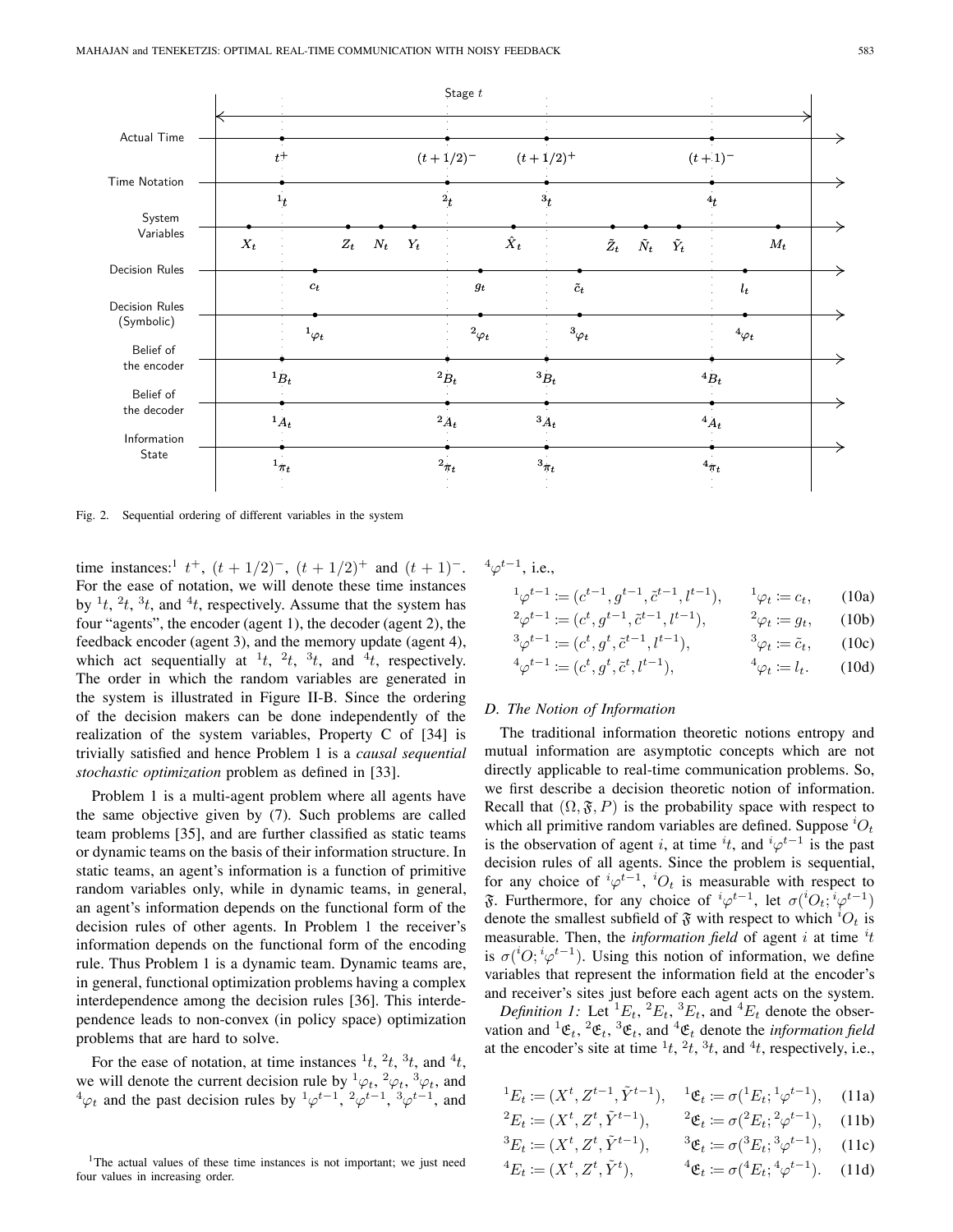Further, let  ${}^{1}R_{t}$ ,  ${}^{2}R_{t}$ ,  ${}^{3}R_{t}$ , and  ${}^{4}R_{t}$  denote the observation and  ${}^{1}\mathfrak{R}_{t}$ ,  ${}^{2}\mathfrak{R}_{t}$ ,  ${}^{3}\mathfrak{R}_{t}$ , and  ${}^{4}\mathfrak{R}_{t}$  denote the *information field* at the receiver's site at time  $\frac{1}{t}$ ,  $\frac{2}{t}$ ,  $\frac{3}{t}$ , and  $\frac{4}{t}$ , respectively, i.e.,

$$
{}^{1}R_{t} := (M_{t-1}), \qquad {}^{1} \mathfrak{R}_{t} := \sigma({}^{1}R_{t}; {}^{1} \varphi^{t-1}), \qquad (12a)
$$

$$
{}^{2}R_{t} := (Y_{t}, M_{t-1}), \qquad {}^{2}\mathfrak{R}_{t} := \sigma({}^{2}R_{t}; {}^{2}\varphi^{t-1}), \qquad (12b)
$$

$$
{}^{3}R_{t} \coloneqq (Y_{t}, M_{t-1}), \qquad {}^{3}\mathfrak{R}_{t} \coloneqq \sigma({}^{3}R_{t}; {}^{3}\varphi^{t-1}), \qquad (12c)
$$

$$
{}^{4}R_{t} := (Y_{t}, M_{t-1}), \qquad {}^{4}\mathfrak{R}_{t} := \sigma({}^{4}R_{t}; {}^{4}\varphi^{t-1}). \tag{12d}
$$

Let  ${}^{i}\mathcal{E}_{t}$  and  ${}^{i}\mathcal{R}, i = 1, ..., 4$ , denote the space of realizations of  ${}^{i}E_{t}$  and  ${}^{i}R$ , respectively.

Problem 1 is a decentralized problem because, at any time  $t$ , the information fields at the encoder's site and the receiver's site are non-comparable, that is,  ${}^1 \mathfrak{E}_t \not\subseteq {}^1 \mathfrak{R}_t$  and  ${}^1 \mathfrak{E}_t \not\supseteq {}^1 \mathfrak{R}_t$ ; and similar relations hold between  ${}^2 \mathfrak{E}_t$  and  ${}^2 \mathfrak{R}_t$ , between  ${}^3 \mathfrak{E}_t$ and  ${}^{3}\mathfrak{R}_{t}$ , and between  ${}^{4}\mathfrak{E}_{t}$  and  ${}^{4}\mathfrak{R}_{t}$ . Thus, at no time during the evolution of the system does the encoder "know" exactly what is "known" to the receiver and vice-versa. *Hence the information in the system is decentralized*. Notice that the information fields at the encoder and the receiver are coupled through decision rules.  ${}^{1}\mathfrak{E}_{1}$  and  ${}^{1}\mathfrak{R}_{1}$  are known before the system starts operating. The choice of  ${}^1\varphi_1$  determines  ${}^2\mathfrak{E}_1$  and <sup>2</sup> $\mathfrak{R}_1$ , the choice of <sup>2</sup> $\varphi_1$  determines <sup>3</sup> $\mathfrak{E}_1$  and <sup>3</sup> $\mathfrak{R}_1$ , and so on. Thus,  ${}^{1}\mathfrak{E}_{t}$  and  ${}^{1}\mathfrak{R}_{t}$  are determined completely by  ${}^{1}\mathfrak{E}_{1}$ ,  ${}^{1}\varphi^{t-1}$ and  ${}^{1}\mathfrak{R}_{1}$ ,  ${}^{1}\varphi^{t-1}$ , respectively. Thus, the information  ${}^{1}\mathfrak{E}_{t}$  and <sup>1</sup> $\mathfrak{R}_t$  is coupled through the past decision rules <sup>1</sup> $\varphi^{t-1}$ . Hence, Problem 1 has a *non-classical information structure* (see [37], [38]).

Note that the information at the encoder is nested while the information at the receiver is not. Formally, at the encoder we have  ${}^1 \mathfrak{E}_t \subseteq {}^2 \mathfrak{E}_t \subseteq {}^3 \mathfrak{E}_t \subseteq {}^4 \mathfrak{E}_t \subseteq {}^1 \mathfrak{E}_{t+1} \cdots$  and so on. So at any time the encoder remembers everything that it knew in the past. On the other hand, at the receiver we have  ${}^1\mathfrak{R}_t \subseteq {}^2\mathfrak{R}_t \subseteq {}^3\mathfrak{R}_t \subseteq {}^4\mathfrak{R}_t$ , but  ${}^3\mathfrak{R}_t \not\subseteq {}^1\mathfrak{R}_{t+1}$ . Thus, while updating its memory at  $3t$ , the receiver forgets (or sheds) some information that it knew earlier. This shedding of information has an interesting consequence when we consider the evolution of receiver's beliefs in the next subsection.

*A Technical Remark:* There is a subtle difference between our definition and Witsenhausen's [34] definition of information field. In [34], information fields are defined on the product space  $(\prod_{\alpha} \mathcal{U}_{\alpha}, \prod_{\alpha} \mathfrak{F}_{\alpha})$ , where  $\alpha$  ranges over the set of all agents and  $(\mathcal{U}_{\alpha}, \mathfrak{F}_{\alpha})$  is the decision space of agent  $\alpha$  (see [34] for details). In this paper, information field is defined on  $(\Omega, \mathfrak{F})$ , the probability space of all randomness in the system. Our definition allows us to define conditional expectations and conditional probabilities with respect to this information field (cf. [34, pp. 152]). What we call information field is the same as the induced field  $\mathcal{I}_{\alpha}^{\gamma}$  in [34]. Unfortunately this field  $\mathscr{I}_{\alpha}^{\gamma}$  was not given any name in [34]. We hope that with this clarification, our slight deviation in terminology from the literature will not cause any confusion.

#### *E. Agent's Beliefs and their Evolution*

Due to decentralization of information, it is important to characterize what one agent thinks about the other agent's observation, i.e., what the encoder "thinks" that the receiver "sees" and what the receiver "thinks" that the encoder "sees".

This is captured by the encoder's belief about the observations of the receiver, and the receiver's belief about the observations of the encoder at time instances  $\frac{1}{t}$ ,  $\frac{2}{t}$ ,  $\frac{3}{t}$ , and  $\frac{4}{t}$ . These beliefs are given below.

*Definition* 2: Let  ${}^{1}B_t$ ,  ${}^{2}B_t$ ,  ${}^{3}B_t$ , and  ${}^{4}B_t$  denote the encoder's belief about the receiver's observation at  $^1t$ ,  $^2t$ ,  $^3t$ , and  $^{4}t$ , respectively, i.e.,

$$
{}^{1}B_{t}({}^{1}r) := \Pr\left({}^{1}R_{t} = {}^{1}r \mid {}^{1}\mathfrak{E}_{t}\right),\tag{13a}
$$

$$
{}^{2}B_{t}({}^{2}r) := \Pr\left({}^{2}R_{t} = {}^{2}r \mid {}^{2}\mathfrak{E}_{t}\right),\tag{13b}
$$

$$
{}^{3}B_{t}({}^{3}r) := \Pr\left({}^{3}R_{t} = {}^{3}r \mid {}^{3}\mathfrak{E}_{t}\right),\tag{13c}
$$

$$
{}^{4}B_{t}({}^{4}r) := \Pr\left({}^{4}R_{t} = {}^{4}r \mid {}^{4}\mathfrak{E}_{t}\right). \tag{13d}
$$

Let  ${}^{i}B = \mathbb{P}\left\{ {}^{i}R \right\}$ ,  $i = 1, \ldots, 4$ , denote the space of realizations of  ${}^{i}B$ .

*Definition* 3: Let  $^1A_t$ ,  $^2A_t$ ,  $^3A_t$ , and  $^4A_t$  denote the receiver's belief about the encoder's observation at  $^1t$ ,  $^2t$ ,  $^3t$ , and  $^{4}t$ , respectively, i.e.,

$$
{}^{1}A_{t}({}^{1}e) := \Pr\left({}^{1}E_{t} = {}^{1}e \mid {}^{1}\mathfrak{R}_{t}\right),\tag{14a}
$$

$$
{}^{2}A_{t}(^{2}e) := \Pr\left({}^{2}E_{t} = {}^{2}e\left|{}^{2}\Re_{t}\right.\right),\tag{14b}
$$

$$
{}^{3}A_{t}({}^{3}e) := \Pr\left({}^{3}E_{t} = {}^{3}e\left| {}^{3}\Re_{t}\right.\right),\tag{14c}
$$

$$
{}^{4}A_{t}({}^{4}e) := \Pr\left({}^{4}E_{t} = {}^{4}e \mid {}^{4}\Re_{t}\right). \tag{14d}
$$

Further, let  $\hat{A}_t$  denote the receiver's belief about the source output at time instance  $t^2$ , i.e.,

$$
\hat{A}_t(x_t) \coloneqq \Pr\left(X_t = x_t \mid {}^2 \mathfrak{R}_t\right). \tag{14e}
$$

Let  ${}^{i}A_{t} := \mathbb{P}\left\{ {}^{i}\mathcal{E}_{t}\right\}$ ,  $i = 1, \ldots, 4$ , denote the space of realizations of  $^iA_t$ .

The sequential ordering of these beliefs is shown in Figure II-B. For any particular realization  ${}^{1}e_{t}$  of  ${}^{1}E_{t}$ , and any arbitrary (but fixed) choice of  ${}^1\varphi^{t-1}$ , the realization  ${}^1b_t$  of  ${}^{1}B_{t}$  is a PMF on M. If  $E_{t}$  is a random vector, then  ${}^{1}B_{t}$  is a random vector belonging to  $\mathbb{P} \{ \mathcal{M} \}$ , the space of PMFs on M. Similar interpretations hold for  ${}^2B_t$ ,  ${}^3B_t$ ,  ${}^4B_t$ ,  ${}^1A_t$ ,  ${}^2A_t$ ,  ${}^3A_t$ , and  ${}^4A_t$ .

The time evolution of these beliefs of the encoder and the receiver are coupled through their decision rules. Specifically,

*Lemma 1:* For each stage t, there exist deterministic functions  ${}^{1}F, {}^{2}F,$  and  ${}^{4}F$  such that

$$
{}^{1}B_{t} = {}^{1}F({}^{4}B_{t-1}, l_{t-1}), \qquad (15a)
$$

$$
{}^{2}B_{t} = {}^{2}F({}^{1}B_{t}, Z_{t}), \qquad (15b)
$$

$$
{}^{3}B_{t} = {}^{2}B_{t}, \qquad (15c)
$$

$$
{}^{4}B_{t} = {}^{4}F({}^{3}B_{t}, \tilde{Y}_{t}, \tilde{c}_{t}). \tag{15d}
$$

*Lemma 2:* For each stage  $t$ , there exists a deterministic function  ${}^1K_t$  such that

$$
{}^{1}A_{t} = {}^{1}K_{t}({}^{1}A_{1}, M_{t-1}, c^{t-1}, \tilde{c}^{t-1}, l^{t-1}).
$$
 (16a)

Further, there exist functions,  ${}^2K$ ,  $\hat{K}$ , and  ${}^4K$  such that for each t,

$$
{}^{2}A_{t} = {}^{2}K({}^{1}A_{t}, Y_{t}, c_{t}), \qquad (16b)
$$

$$
\hat{A}_t = \hat{K}(^2 A_t),\tag{16c}
$$

$$
{}^3A_t = {}^2A_t,\tag{16d}
$$

$$
{}^{4}A_{t} = {}^{4}K({}^{3}A_{t}, \tilde{Z}_{t}). \tag{16e}
$$

These lemmas are proved in Appendix A.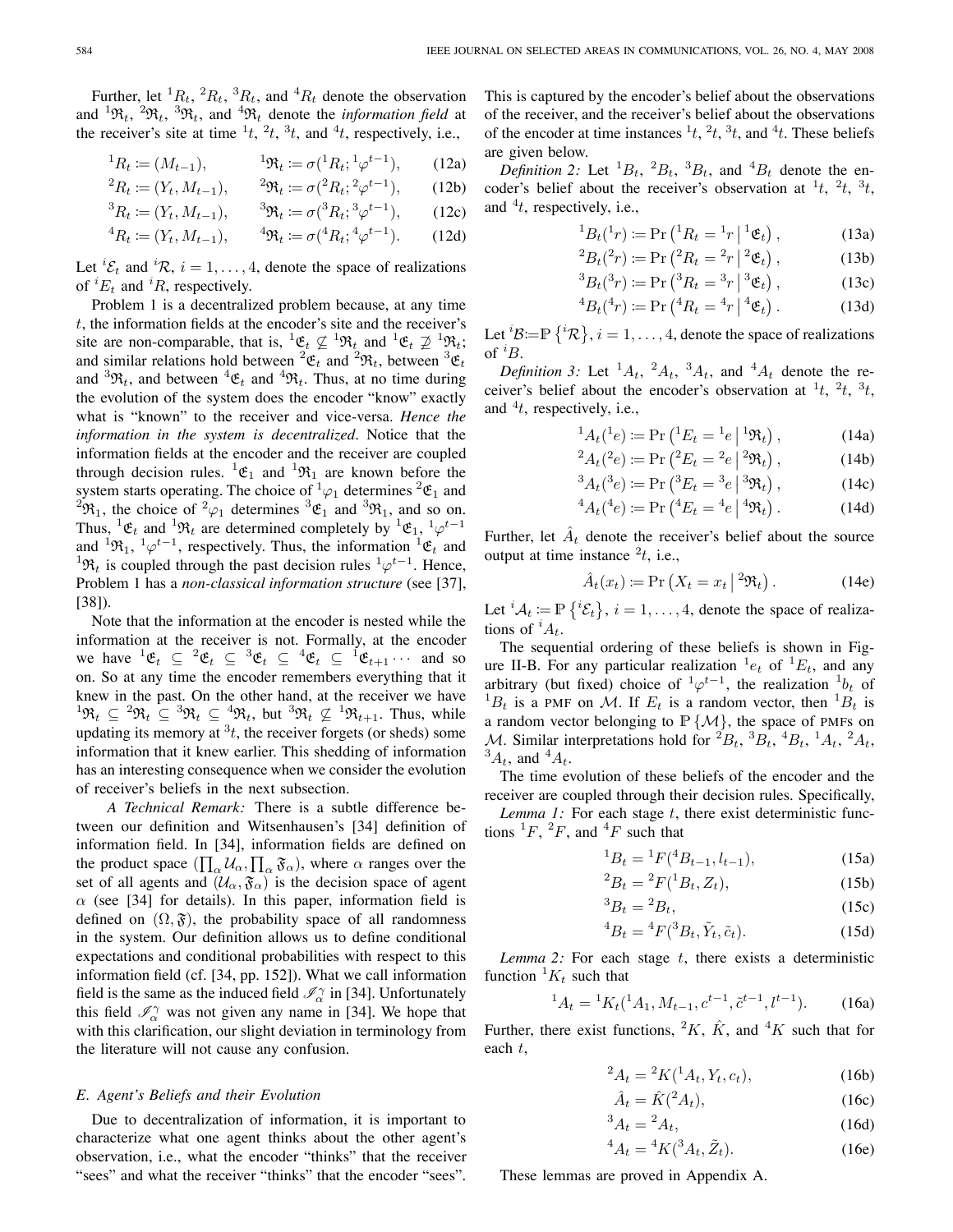# *F. A Remark about Functional Dependencies*

The belief evolution presented above has some interesting features which are a result of the functional coupling between the information fields of the encoder and the receiver. This can be illustrated by carefully analyzing the above belief evolutions. Consider the system at time  $\frac{1}{t}$  and assume that the encoder and the receiver know the past decision rules  $\frac{1}{\varphi} t^{-1}$ . Using the results of Lemmas 1 and 2 the encoder can calculate  ${}^{1}B_{t}$  and the decoder can calculate  ${}^{1}A_{t}$ . Now, at time  ${}^{1}t$ , the encoder generates the encoded symbol  $Z_t$  and the receiver receives the channel output  $Y_t$ . The encoder can update its belief using the encoded symbol (the decision)  $Z_t$  (see (15b)). The receiver, however, needs to know the encoding *rule* (the decision *rule*)  $c_t$  in order to update its belief (see (16b)). At time  $2t$ , the receiver generates its estimate  $\hat{X}_t$ . Since decoding is an open loop problem, it does not influence the belief of either the encoder or the receiver (see (15c) and (16d)). Next at  $3t$ , the receiver generates a feedback symbol  $\tilde{Z}_t$  and the encoder receives  $\tilde{Y}_t$ . The receiver can update its belief using the feedback symbol (the decision)  $\tilde{Z}_t$  (see (16d)). The encoder, however, needs to know the encoding *rule* (the decision *rule*)  $\tilde{c}_t$  in order to update its belief (see (15c)). At  $t$ , the situation is a bit different at the receiver. The receiver needs to shed information while updating its memory, so  ${}^3\mathfrak{R}_t \not\subseteq {}^1\mathfrak{R}_{t+1}$  and the receiver can not use just  ${}^3A_t$  and  $M_t$  to generate  $^{1}A_{t+1}$ . The receiver needs to calculate  $^{1}A_{t+1}$  *from scratch* using all past decision rules (see (16a)). The encoder still needs to know the memory update rule (the decision rule)  $l_t$  to update its belief.

Thus for decentralized problems with non-classical information structure, if at any time instant an agent, say i, makes the current decision and does not shed information it can update its belief using only the current decision; if the agent makes the current decision and sheds information, it needs to recalculate its belief from scratch using all the past decision rules. If agent  $i$  does not make the current decision, it needs to know the decision *rule* of the agent acting currently acting on the system in order to update its belief. Thus agents need to know the decision rules of other agents in order to update their beliefs. This gives rise to a functional coupling between the agents' beliefs. Contrast this from systems with classical information structure (centralized optimization problems) where the belief evolutions depends only on the current observation and/or current decision, and not on the current decision *rule*. It is this functional coupling among decision rules in decentralized problems with non-classical information structures that make the global optimization problem conceptually more difficult than the optimization problem in systems with classical information structure.

For the problem under consideration, before looking at the global optimization problem, we identify qualitative properties of optimal encoders and decoders.

#### III. STRUCTURAL PROPERTIES

In this section, we provide qualitative properties of optimal encoders (respectively, decoders) that are true for every arbitrary but fixed decoding, feedback, and memory update strategies (respectively, encoding, feedback, and memory update strategies). These properties are subsequently used to develop a methodology for the determination of globally optimal communication strategies. They are also used to explain our methodology.

#### *A. Structure of Optimal Real-Time Encoders*

*Theorem 1 (Structure of Optimal Encoders):* Consider Problem 1 for any arbitrary (but fixed) decoding, feedback, and memory update strategies,  $G = (g_1, \ldots, g_T)$ ,  $C = (\tilde{c}_1, \ldots, \tilde{c}_T)$ , and  $L = (l_1, \ldots, l_T)$ , respectively. Then there is no loss in optimality in restricting attention to encoding rules of the form

$$
Z_t = c_t(X_t, {}^1B_t), \quad t = 2, \dots, T. \tag{17}
$$

*Proof:* We look at the problem from the encoder's point of view. Note that  $\{X_t, t = 1, \ldots, T\}$  is a Markov process independent of the noise in the forward and the backward channels. This fact together with results of Lemma 2 implies that for any  $x_{t+1} \in \mathcal{X}$ ,  $^{1}b_{t+1} \in {}^{1}B$ , any realization  $(x^{t}, {}^{1}b^{t}, z^{t})$ of  $(X^t, {}^1B^t, Z^t)$ , and any choice of  ${}^1\varphi^t$ , we have

$$
\Pr\left(X_{t+1} = x_{t+1}, {}^{1}B_{t+1} = {}^{1}b_{t+1} | x^{t}, {}^{1}b^{t}, z^{t}, {}^{1}\varphi^{t}\right)
$$
\n
$$
= \sum_{y_{t} \in \mathcal{Y}} \Pr\left(x_{t+1}, {}^{1}b_{t+1}, \tilde{y}_{t}, \tilde{z}_{t}, y_{t}, m_{t-1} | x^{t}, {}^{1}b^{t}, z^{t}, {}^{1}\varphi^{t}\right)
$$
\n
$$
= \sum_{y_{t} \in \mathcal{Z}} \Pr\left({}^{1}b_{t+1} | x^{t+1}, {}^{1}b^{t}, z^{t}, \tilde{y}_{t}, \tilde{z}_{t}, y_{t}, m_{t-1}; {}^{1}\varphi^{t}\right)
$$
\n
$$
= \sum_{y_{t} \in \mathcal{Y}} \Pr\left({}^{1}b_{t+1} | x^{t+1}, {}^{1}b^{t}, z^{t}, \tilde{y}_{t}, \tilde{z}_{t}, y_{t}, m_{t-1}; {}^{1}\varphi^{t}\right)
$$
\n
$$
\tilde{z}_{t} \in \tilde{z} \times \Pr\left(\tilde{y}_{t} | x^{t}, {}^{1}b^{t}, z^{t}, \tilde{z}_{t}, y_{t}, m_{t-1}; {}^{1}\varphi^{t}\right)
$$
\n
$$
\times \Pr\left(\tilde{z}_{t} | x^{t}, {}^{1}b^{t}, z^{t}, y_{t}, m_{t-1}; {}^{1}\varphi^{t}\right)
$$
\n
$$
\times \Pr\left(y_{t} | x^{t}, {}^{1}b^{t}, z^{t}, m_{t-1}; {}^{1}\varphi^{t}\right)
$$
\n
$$
\times \Pr\left(m_{t-1} | x^{t}, {}^{1}b^{t}, z^{t}, \mathbb{1}\varphi^{t}\right)
$$
\n
$$
\frac{a}{\tilde{z}_{t} \in \tilde{z}} \sum_{y_{t} \in \mathcal{Y}} \mathbb{I}\left[\left[\left|b_{t+1} = {}^{1}F\left(\left(\frac{4}{F}\left(\frac{2}{F}\left(\frac{1}{b_{t}}, z_{t}), \tilde{y}_{t}, \tilde{c}_{t}\right), l_{t}\right)\right)\right|\right.\right.\right)
$$
\n
$$
\frac{a}{\tilde{z}_{t} \
$$

where  $(a)$  follows from Lemma 1 and the sequential order in which the random variables are generated. Thus for fixed feedback and memory update strategies,  $\{(X_t,{}^1B_t), t =$  $1, \ldots, T$  is a controlled Markov process with control action  $Z_t$ . Further, the expected conditional instantaneous distortion can be written as

$$
\mathbb{E}\left\{\rho(X_t, \hat{X}_t) \middle| \begin{array}{l} \mathfrak{F}_{\mathbf{t}} \\ \mathfrak{F}_{t} \end{array}\right\}
$$
\n
$$
= \sum_{\substack{y_t \in \mathcal{Y} \\ m_{t-1} \in \mathcal{M}}} \rho(X_t, g_t(y_t, m_{t-1})) \Pr(y_t, m_{t-1} \big| \mathfrak{F}_{\mathbf{t}})
$$
\n
$$
= \sum_{\substack{y_t \in \mathcal{Y} \\ m_{t-1} \in \mathcal{M}}} \rho(X_t, g_t(y_t, m_{t-1})) \mathfrak{F}_{\mathcal{H}}(y_t, m_{t-1})
$$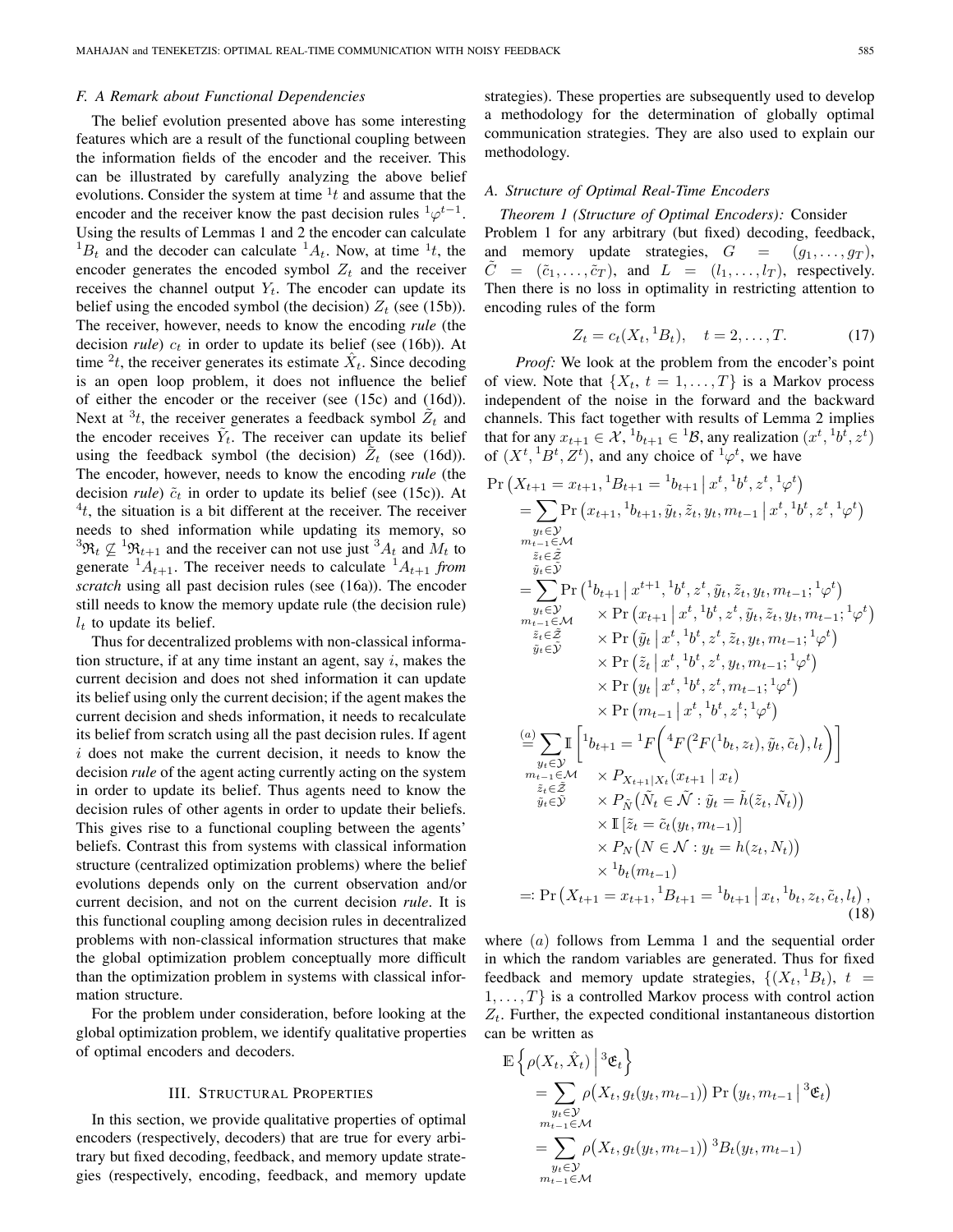$$
\stackrel{(b)}{=} \sum_{\substack{y_t \in \mathcal{Y} \\ m_{t-1} \in \mathcal{M}}} \rho\big(X_t, g_t(y_t, m_{t-1})\big)^2 F({}^1B_t, Z_t)(y_t, m_{t-1})
$$
\n
$$
= \tilde{\rho}(X_t, {}^1B_t, Z_t, g_t) \tag{19}
$$

where  $(b)$  follows from Lemma 1. Thus, the total expected distortion can be written as

$$
\mathbb{E}\left\{\sum_{t=1}^{T}\rho(X_t, \hat{X}_t)\middle| C, G, \tilde{C}, L\right\}\n= \mathbb{E}\left\{\sum_{t=1}^{T}\mathbb{E}\left\{\rho(X_t, \hat{X}_t)\middle| {}^3\mathfrak{E}_t\right\}\middle| C, G, \tilde{C}, L\right\}\n= \mathbb{E}\left\{\sum_{t=1}^{T}\tilde{\rho}(X_t, {}^1B_t, Z_t, g_t)\middle| C, G, \tilde{C}, L\right\}. (20)
$$

Hence from the encoder's point of view, we have a perfectly observed controlled Markov process  $\{(X_t, {}^1B_t), t =$  $1, \ldots, T$  with control action  $Z_t$  and an instantaneous distortion  $\tilde{\rho}(X_t, {}^1B_t, Z_t, g_t)$  (recall that G is fixed). From Markov decision theory [2, Chapter 6] we know that there is no loss of optimality in restricting attention to encoding rules of the form (17).

#### *B. Structure of Optimal Real-Time Decoders*

*Theorem 2 (Structure of Optimal Decoders):* Consider Problem 1 for any arbitrary (but fixed) encoding, feedback, and memory update strategies,  $C = (c_1, \ldots, c_T)$ ,  $C = (\tilde{c}_1, \ldots, \tilde{c}_T)$ , and  $L = (l_1, \ldots, l_T)$ , respectively. Then there is no loss in optimality in restricting attention to decoding rules of the form

$$
\hat{X}_t = \hat{g}(\hat{A}_t) \coloneqq \arg\min_{\hat{x} \in \hat{\mathcal{X}}} \sum_{x \in \mathcal{X}} \rho(x, \hat{x}) \hat{A}_t(x). \tag{21}
$$

*Proof:* We look at the problem from the decoder's point of view. Since decoding is a filtering problem, minimizing the total distortion  $\mathcal{J}_T(C, G, C, L)$  is equivalent to minimizing the conditional expected instantaneous distortion  $\mathbb{E}\left\{\rho(X_t, \hat{X}_t)\Big|^{2}\mathfrak{R}_t\right\}$  for each time  $t$ . This conditional ex- $\begin{bmatrix} 1 & 1 & 1 \\ 1 & 1 & 1 \end{bmatrix}$  expected instantaneous distortion can be written as

$$
\mathbb{E}\left\{\rho(X_t, \hat{X}_t)\middle| \,^2\mathfrak{R}_t\right\} = \sum_{x_t \in \mathcal{X}} \rho(x_t, \hat{X}_t) \Pr\left(x_t \middle| \,^2\mathfrak{R}_t\right)
$$
\n
$$
= \sum_{x_t \in \mathcal{X}} \rho(x_t, \hat{X}_t) \hat{A}_t(x_t) \tag{22}
$$

and is minimized by the decoding rule given in (21).

# *C. Remarks on the Assumption of Finite Memory at the Receiver*

In the model of this paper we have assumed that the receiver has finite memory. Due to this assumption, the space  ${}^{1}R$ of realizations of  ${}^{1}R_{t}$  does not depend on t. Consequently, the space  ${}^{1}B$  of realization of  ${}^{1}B_{t}$  does not depend on t. Thus, qualitative properties of the form (17) for the encoding rule imply that at each time we can search for optimal encoding rules belonging to a space that does not depend on t. Furthermore, for systems with large horizon  $T$ , encoding rules of the form (17) can be easier to implement than encoding rules of the form (2).

Even if the receiver had no restriction on the size of its memory, the result of Theorem 1 will be true. However, the space  ${}^{1}B_{t}$  of the realization of  ${}^{1}B_{t}$  will increase in size with t. So encoding rules of the form  $(17)$  would not be easier to implement than those of the form (2).

In Section V we present a methodology for the sequential decomposition of the global optimization problem. The information states (sufficient statistics) for this sequential decomposition have a nice compact representation because encoding rules of the form (17) belong to a space that does not increase with time. If the decoder had no memory restriction, these information states would belong to spaces that increase with time.

Thus, the assumption of finite memory at the receiver is not necessary to derive the structural properties and sequential decomposition for the finite horizon problem considered in this paper; this assumption makes the structural results useful for implementing the encoding rules; it also makes it easier to present the sequential decomposition. However, if we want to extend the sequential decomposition presented in this paper to infinite horizon problems, the assumption of finite memory at the receiver becomes necessary. Even though we do not treat the infinite horizon problem in this paper, for the ease of presentation we have assumed finite memory at the receiver.

# IV. COMPARISON WITH PREVIOUS RESULTS IN REAL-TIME COMMUNICATION

As mentioned in the Introduction there are three different conceptual approaches to real-time (zero-delay) communication problems, namely (i) performance bounds of finite-delay or real-time communication systems; (ii) real-time encoding and decoding of individual sequences; and (iii) real-time encoding and decoding of Markov sources. The approach taken in this paper falls under the last category. For realtime encoding and decoding of Markov sources, three different channel models have been considered: noiseless channels in [16]; noisy DMC with noiseless feedback in [19] and noisy AWGN (additive white Gaussian noise) channels with noiseless feedback [20]–[22]; and noisy DMC with no feedback [23], [24]. These problems/models are special cases of Problem 1 for appropriate choices of feedback strategies, and forward and backward channels. In this section, we rederive structural results for these communication systems using the structural results of Section III. This shows that the results this paper subsume all existing structural results for real-time encodingdecoding of Markov sources and thus presents a unified framework to study these problems.

## *A. Real-Time Noiseless Communication*

Consider the real-time source coding problem investigated in [16], which is shown in Figure 3. This problem can be considered as a special case of Problem 1 by making the following simplifications in the model considered in Section II-A.

Assume that the forward channel is noiseless, i.e.,

$$
Y_t := h_t(Z_t, N_t) = Z_t, \text{ and } \mathcal{Y} = \mathcal{Z}.
$$
 (23)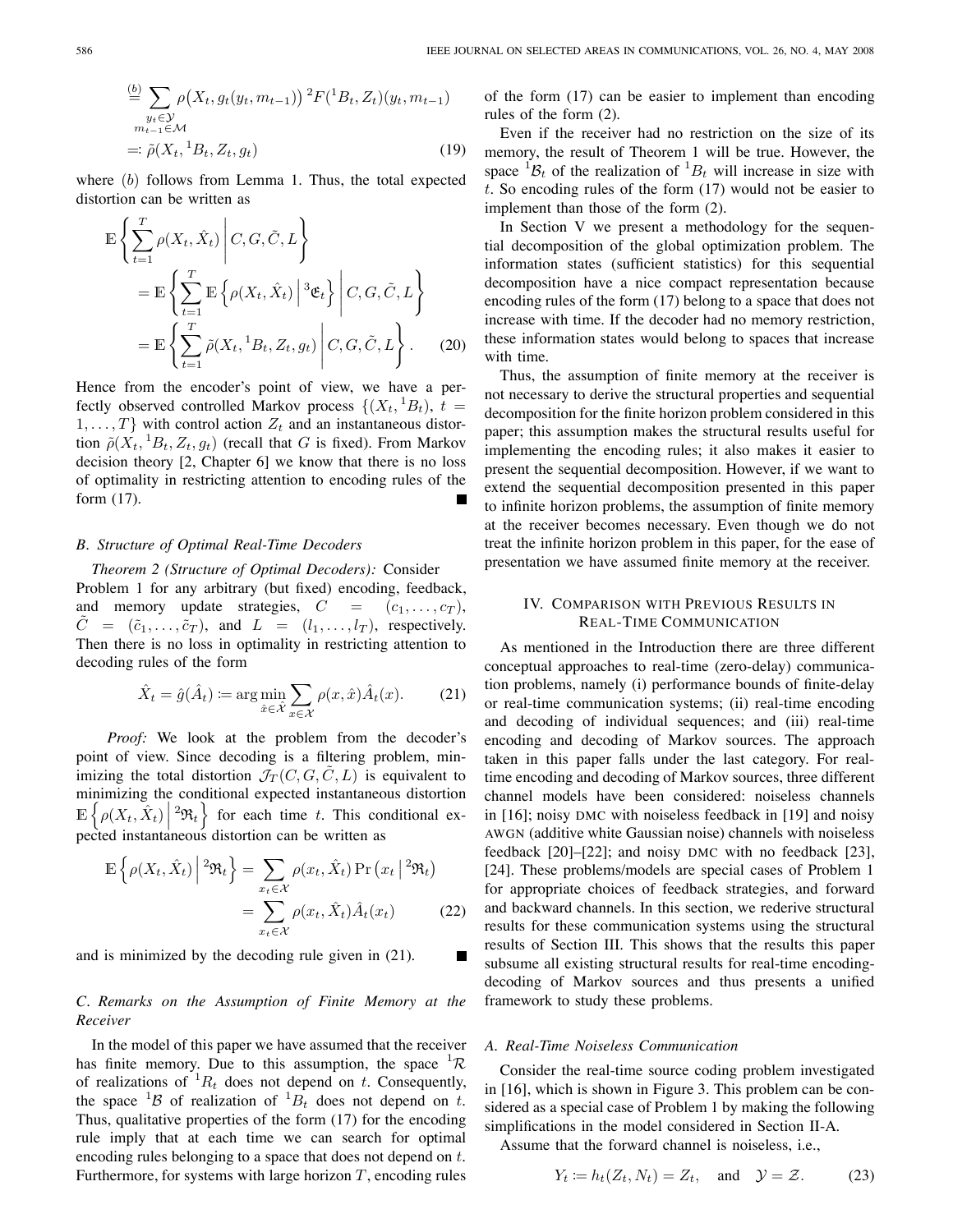$$
\underbrace{\text{Source}} \qquad X_t \qquad \qquad \text{Encoder} \qquad Z_t = Y_t \qquad \qquad \text{Decoder} \qquad \hat{X}_t \qquad \qquad \bullet
$$

Fig. 3. A real-time source coding problem

Since the encoder knows output of the channel, the choice of feedback strategy  $\tilde{C}$  and backward channel  $\tilde{h}$  in the model of Section II-A does not matter. For completeness, assume that the backward channel is noiseless and the feedback strategy is to send back the output of the forward channel, i.e.,

$$
\tilde{Z}_t := \tilde{c}_t(Y_t, M_{t-1}) = Y_t, \text{ and } \tilde{Z} = \mathcal{Y}, \text{ (24)}
$$

and

$$
\tilde{Y}_t := \tilde{h}_t(\tilde{Z}_t, \tilde{N}_t) = Z_t
$$
, and  $\tilde{Y} = \tilde{Z}$ . (25)

Since the forward channel is noiseless, i.e.  $Y_t = Z_t$ , we can denote the encoded symbol by  $Y_t$ . Thus, using (23), (24) and (25) we can be write (2) as

$$
Y_1 = c_1(X_1), \t(26a)
$$

and for  $t = 2, \ldots, T$ ,

$$
Y_t = c_t(X^t, Y^{t-1}).
$$
 (26b)

The receiver operates according to (3) and (5) and the performance of a design is given by (6). The system model given by  $(26)$ ,  $(3)$ ,  $(5)$  and  $(6)$  is identical to the real-time source coding problem considered in [16]. For this model,  ${}^1\mathfrak{R}_t \subseteq {}^1\mathfrak{E}_t$ ,  ${}^3\mathfrak{E}_t \subseteq {}^3\mathfrak{R}_t$ ,  ${}^2\mathfrak{R}_t \subseteq {}^2\mathfrak{E}_t$ , and  ${}^4\mathfrak{R}_t \subseteq {}^4\mathfrak{E}_t$ . Thus, the model has a nested information structure. For fixed decoding and memory update strategies, the information structure at the encoder is a classical one, and the beliefs of the encoder (given by Definition 2) simplify as follows:

$$
{}^{1}B_{t}(m_{t-1}) = \mathbb{I}\left[m_{t-1} = {}^{1}l_{t-1}(Y^{t-1}, l^{t-1})\right],\tag{27a}
$$

$$
{}^{2}B_{t}(y_{t}, m_{t-1}) = {}^{3}B_{t}(y_{t}, m_{t-1}) = {}^{4}B_{t}(y_{t}, m_{t-1})
$$
  
=  $\mathbb{I}[y_{t} = Y_{t}] \mathbb{I}[m_{t-1} = {}^{1}l_{t-1}(Y^{t-1}, l^{t-1})],$  (27b)

where

$$
{}^{1}l_{t-1}(Y^{t-1}, l^{t-1}) = l_{t-1}(Y_{t-1}, l_{t-2}(Y_{t-2}, \ldots, l_{1}(Y_{1}) \ldots)).
$$
\n(28)

Thus, belief  ${}^{1}B_{t}$  is a random variable belonging to  $\mathbb{P}\{M\}$ with unit mass on  $M_{t-1}$ . This means that the encoder knows the realization of  $M_{t-1}$  and implies that there is a one-toone correspondence between  ${}^{1}B_{t}$  and  $M_{t-1}$ . By a similar argument, there is a one-to-one correspondence between  ${}^{2}B_{t}$ and  $(Y_t, M_{t-1})$ , between  ${}^3B_t$  and  $(Y_t, M_{t-1})$ , and between  ${}^4B_t$  and  $(Y_t, M_{t-1})$ . Due to these one-to-one correspondences the result of Theorem 1 can be simplified as follows:

*Corollary 1:* Consider Problem 1 for noiseless forward and backward channels, feedback strategy given by (24), and arbitrary (but fixed) decoding and memory update strategies,  $G = (g_1, \ldots, g_T)$  and  $L = (l_1, \ldots, l_T)$ , respectively. Then there is no loss in optimality in restricting attention to encoding rules of the form

$$
Z_t = c_t(X_t, M_{t-1}), \quad t = 2, \dots, T.
$$
 (29)

This result is identical to [16, Lemma 4, pp. 1446] which is the main result of [16] for first order Markov sources.

Source  $\left|\longrightarrow\right|$  Encoder  $\left|\longrightarrow\right|$  Forward Channel  $\sum t$  *Z*<sup>*t*</sup> *Zt Z*<sup>*t*</sup> *Zt Z*<sup>*t*</sup> *X X Z*<sup>*t*</sup> *X X Z*<sub>*t*</sub> *Z*<sub>*t*</sub> *Z*<sub>*t*</sub> *Z*<sub>*t*</sub> *Z*<sub>*t*</sub> *Z*<sub>*t*</sub> *Z*<sub>*t*</sub> *Z*<sub>*t*</sub> *Z*<sub>*t*</sub> *Z*<sub>*t*</sub> *Z*<sub>*t*</sub> *Z*<sub>*t*</sub> *Z*<sub>*t*</sub> *Z*<sub>*t*</sub> *Z*<sub>*t*</sub> *Z*<sub>*t*</sub> *Yt Nt*

Fig. 4. A real-time communication system with noiseless feedback

# *B. Real-Time Noisy Communication with Noiseless Feedback*

Consider the real-time communication problem with noiseless feedback investigated in [19], which is shown in Figure 4. This problem can be considered as a special case of Problem 1 by making the following simplifications in the model considered in Section II-A.

Assume that the backward channel is noiseless and that the feedback strategy is to send back the output of the forward, i.e.,

$$
\tilde{Z}_t := \tilde{c}_t(Y_t, M_{t-1}) = Y_t
$$
, and  $\tilde{Z} = Y$ , (30)

and

$$
\tilde{Y}_t := \tilde{h}(\tilde{Z}_t, \tilde{N}_t) = \tilde{Z}_t, \text{ and } \tilde{\mathcal{Y}} = \tilde{\mathcal{Z}}.
$$
\n(31)

Relations (30) and (31) imply that  $\tilde{Y}_{t-1} = Y_{t-1}$ . Thus, the encoder can be written as

$$
Z_1 = c_1(X_1), \t\t(32a)
$$

and for  $t = 2, \ldots, T$ 

$$
Z_t = c_t(X^t, Z^{t-1}, Y^{t-1}).
$$
\n(32b)

The receiver operates according to (3) and (5) and the performance of a design is given by (6). The system model given by  $(32)$ ,  $(3)$ ,  $(5)$  and  $(6)$  is identical to the real-time coding problem with noiseless feedback considered in [19]. For this model,  ${}^1\mathfrak{R}_t \subseteq {}^1\mathfrak{E}_t, {}^2\mathfrak{R}_t \subseteq {}^2\mathfrak{E}_t, {}^3\mathfrak{R}_t \subseteq {}^3\mathfrak{E}_t$ , and  ${}^4\mathfrak{R}_t \subseteq {}^4\mathfrak{E}_t$ . Thus, the model has a nested information structure. For fixed decoding and memory update strategies, the information structure at the encoder is a classical one, and the beliefs of the encoder (given by Definition 2) simplify according to (27). Further, by the same argument as in Section IV-A, there is a one-to-one correspondence between  ${}^{1}B_{t}$  and  $M_{t-1}$ , between <sup>2</sup> $B_t$  and  $(Y_t, M_{t-1})$ , between <sup>3</sup> $B_t$  and  $(Y_t, M_{t-1})$ , and between  ${}^{4}B_t$  and  $(Y_t, M_{t-1})$ . Due to these one-to-one correspondences the result of Theorem 1 can be simplified as follows:

*Corollary 2:* Consider Problem 1 for noiseless backward channel, feedback strategy given by (30), and arbitrary (but fixed) decoding and memory update strategies,  $G =$  $(g_1, \ldots, g_T)$  and  $L = (l_1, \ldots, l_T)$ , respectively. Then there is no loss in optimality in restricting attention to encoding rules of the form

$$
Z_t = c_t(X_t, M_{t-1}), \quad t = 2, \dots, T.
$$
 (33)

The receiver model considered in [19] is more general than the model we consider in this paper; in [19], the receiver can either have a finite memory or no there is no restriction on the size of the memory. Corollary 2 is identical to [19, Theorem 1] and the structure of optimal decoder (Theorem 2) is similar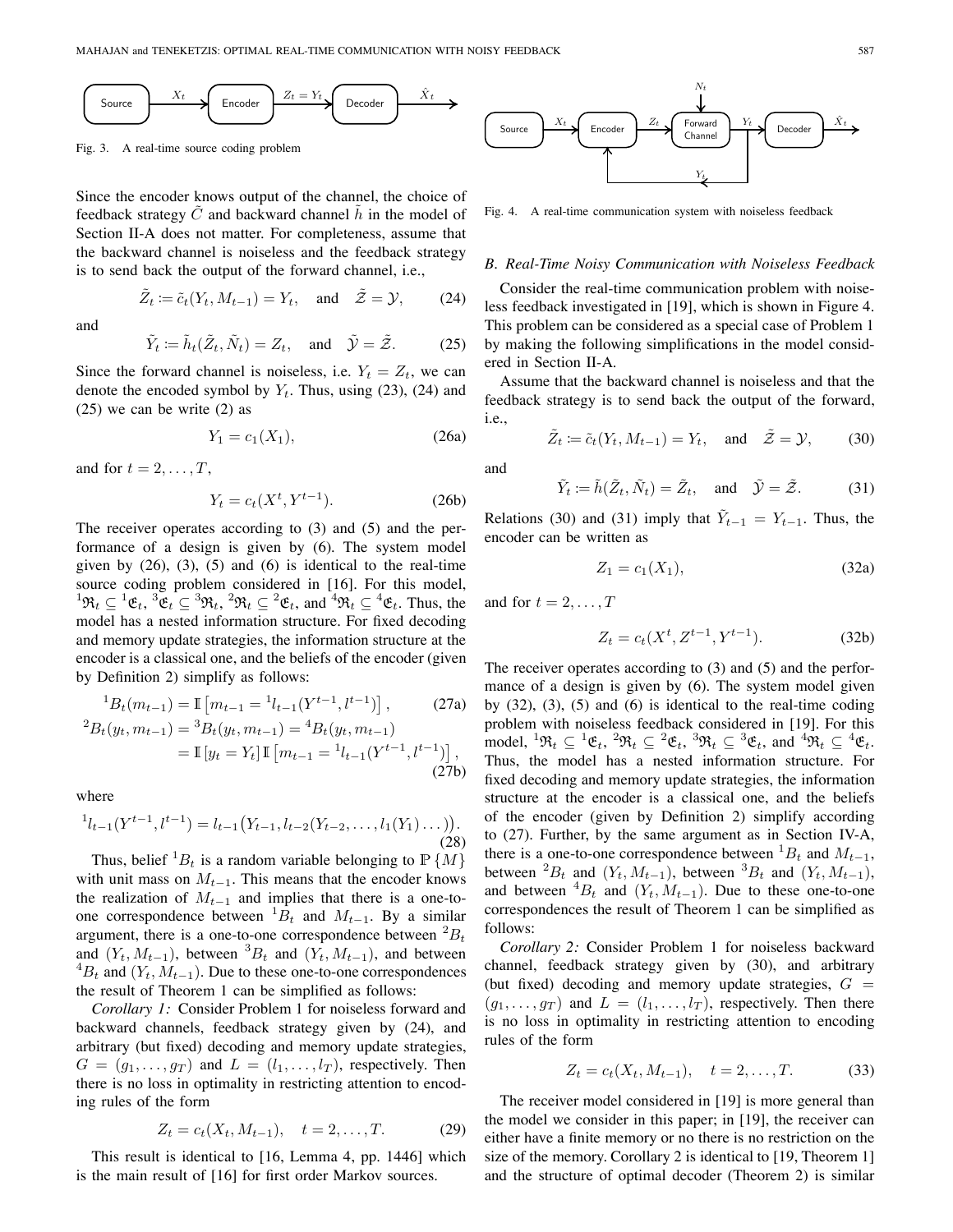

Fig. 5. A real-time communication system with no feedback

to [19, Lemma 1] when the model of [19] is restricted to have a finite memory.

Another variation of this problem that has been investigated in the literature is when the source output is scalar Gauss Markov process, the channel noise is AWGN (additive white Gaussian noise), the distortion measure is quadratic, and the decoder has no memory limitation. This problem was considered for discrete time in [21] and for continuous time in [20], [22] and it was shown that linear encoding and decoding strategies are optimal. These results rely on the special properties of LQG (linear quadratic Gaussian) systems can be thought of as further refinement of the structural property given by Corollary 2.

## *C. Real-Time Noisy Communication with no Feedback*

Consider the real-time communication problem with no feedback investigated in [23], which is shown in Figure 4. This problem can be considered as a special case of Problem 1 by making the following simplifications in the model considered in Section II-A.

Assume the backward channel does not provide any valuable information to the encoder, that is

$$
\tilde{Y}_t \coloneqq \tilde{h}_t(\tilde{Z}_t, \tilde{N}_t) = \tilde{N}_t, \text{ and } \tilde{\mathcal{Y}} = \tilde{\mathcal{N}}.
$$
\n(34)

Since, the output of the backward channel is independent of all random variables in the system, it can be ignored. Thus, the encoder is of the form:

$$
Z_1 = c_1(X_1), \t\t(35a)
$$

and for  $t = 2, \ldots, T$ 

$$
Z_t = c_t(X^t, Z^{t-1}).
$$
 (35b)

Thus, the information available at the encoder (given by Definition 1) changes to:

$$
{}^{1}E_{t} := (X^{t}, Z^{t-1}), \tag{36a}
$$

$$
{}^{2}E_{t} \coloneqq (X^{t}, Z^{t}), \tag{36b}
$$

$$
{}^{3}E_{t} \coloneqq (X^{t}, Z^{t}), \tag{36c}
$$

$$
{}^4E_t \coloneqq (X^t, Z^t). \tag{36d}
$$

Since the feedback symbol  $\tilde{Z}_t$  is ignored, the choice of feedback strategy is immaterial. The receiver operates according to (3) and (5) and the performance of a design is given by (6). The system model given by  $(35)$ ,  $(3)$ ,  $(5)$  and  $(6)$  is identical to the real-time coding problem with no feedback considered in [23], [24], [39]. For this model,  ${}^{1}\mathfrak{R}_t \not\subseteq {}^{1}\mathfrak{E}_t, {}^{1}\mathfrak{E}_t \not\subseteq {}^{1}\mathfrak{R}_t$ , and similar relations hold between  ${}^{2}\mathfrak{R}_{t}$  and  ${}^{2}\mathfrak{E}_{t}$ , between  ${}^{3}\mathfrak{R}_{t}$ and  ${}^3\mathfrak{E}_t$ , and between  ${}^4\mathfrak{R}_t$  and  ${}^4\mathfrak{E}_t$ . Thus, the model has a non-classical information structure. The belief of the encoder (given by Definition 2) are now defined by conditioning on the information at the encoder given by (36). With this modification, the belief  ${}^{1}B_t$  is identical to  $P_{W_{t-1}}$  defined in [23, Eq. (13)], the structure of optimal encoder (Theorem 1) is identical to [23, Theorem 1] and the structure of optimal decoder (Theorem 2) is identical to [23, Theorem 2].

# *D. Comparison of Different Structural Results*

We have shown that structural results of Section III subsume all previously known structural results for real-time encodingdecoding of Markov sources. There are two categories of communication systems: (i) Systems with nested information structures (models of Sections IV-A and IV-B), and (ii) systems with non-nested information structures (models of Sections IV-C and II-A). The qualitative properties of optimal encoders within each category are similar.

Two proof methodologies have been employed in the literature to derive qualitative properties of optimal encoders: an *interchange argument* used in [16] and [23] and; *controlled Markov process* argument used in [19] and the alternative proof in [23]. In this paper we have used controlled Markov process argument to derive qualitative properties of optimal encoders (Theorem 1). An interchange argument, along the lines of one presented in [23], can also be used to prove Theorem 1, but we do not present it here.

# V. DETERMINING GLOBALLY OPTIMAL COMMUNICATION **STRATEGIES**

#### *A. Information States*

The key step in obtaining a sequential decomposition is to identify an *information state sufficient for performance evaluation* (also called a *sufficient statistic for control*). See [24] for a discussion on the properties of such information states. In order to identify appropriate information states for Problem 1, we first use results of Theorem 1 to reformulate Problem 1 in a slightly different manner.

Let  $\mathscr{C}$  denote the space of functions from  $\mathcal{X} \times \mathbb{P} \{ \mathcal{M} \}$  to  $Z$ . The result of Theorem 1 states that instead of choosing an encoding rule from the space  $\mathcal{C}_t$  at time t, we can choose an encoding rule from the space  $\hat{\mathscr{C}}$ . Therefore, we have

*Corollary 3:* The optimal performance  $\mathcal{J}_T^*$  given by (7) can be determined by

$$
\mathcal{J}_T^* \coloneqq \min_{\substack{C \in \mathscr{C}^T \\ G \in \mathscr{G}^T \\ \tilde{C} \in \mathscr{C}^T \\ L \in \mathscr{L}^T}} \mathcal{J}_T(C, G, \tilde{C}, L), \tag{37}
$$

where  $\hat{\mathscr{C}}^T := \hat{\mathscr{C}} \times \cdots \times \hat{\mathscr{C}}$  (*T*-times), and  $\mathscr{G}^T$  and  $\mathscr{L}^T$  are defined as before.

Hence, in Problem 1 rather than choosing a communication strategy  $(C^*, G^*, \tilde{C}^*, L^*)$  belonging to  $(\mathscr{C}^{\widetilde{T}} \times \mathscr{G}^T \times \tilde{\mathscr{C}}^T \times \mathscr{L}^T)$ to minimize (7) we can choose a communication strategy  $(C^*, G^*, \tilde{C}^*, L^*)$  belonging to  $(\hat{\mathscr{C}}^T \times \mathscr{G}^T \times \tilde{\mathscr{C}}^T \times \mathscr{L}^T)$  to minimize (37). Notice that the domain of an encoding rule belonging to  $\mathcal{C}_t$  increases with t, while the domain of an encoding rule belonging to  $\hat{\mathscr{C}}$  does not depend on t. Hence, using the structural results of Theorem 1 we can reformulate Problem 1 such that the encoding rules at each time have to be chosen from a time-invariant space. For this reformulation,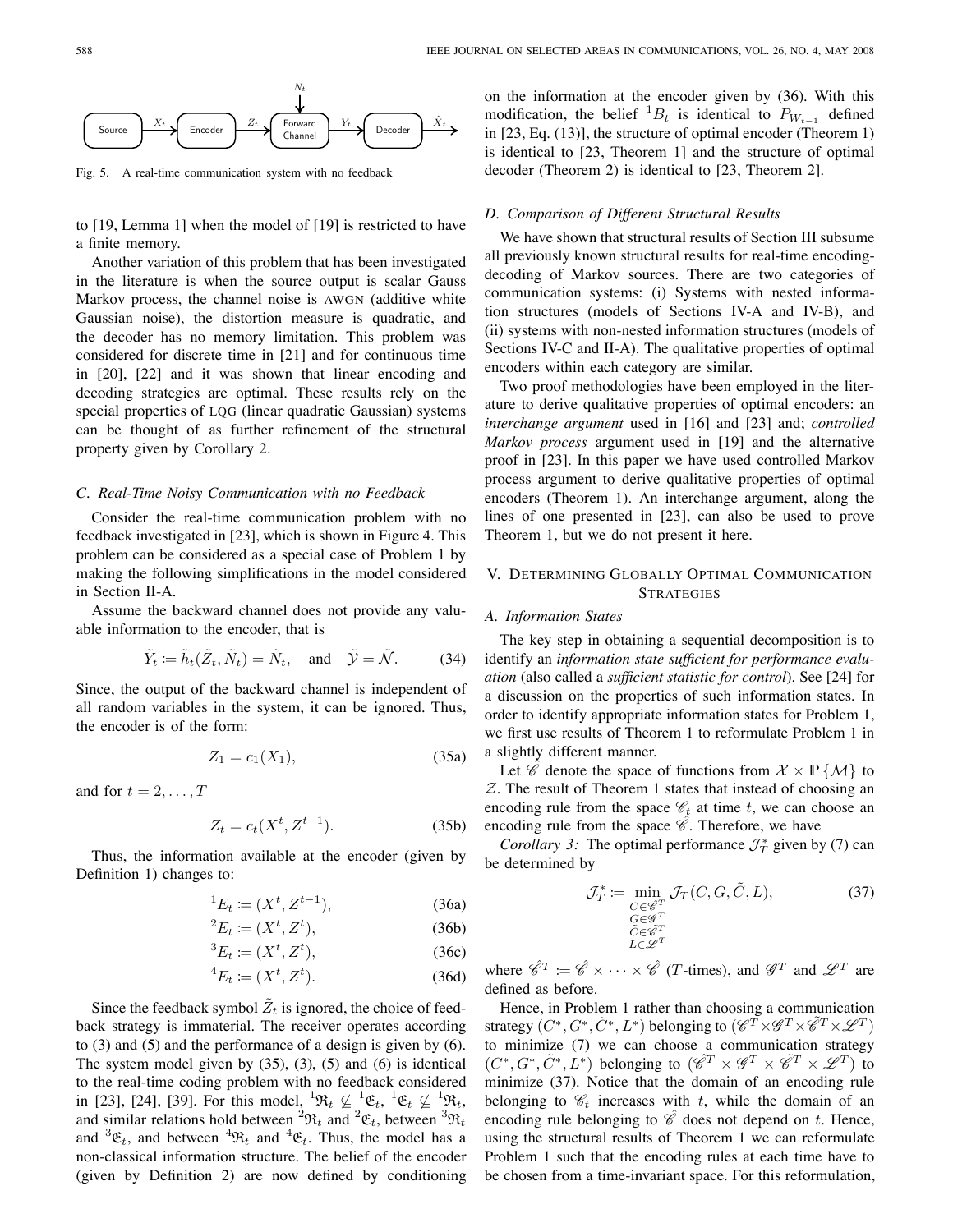an information state sufficient for performance evaluation is given below.

*Definition 4:* Define  ${}^{1}\pi_t$ ,  ${}^{2}\pi_t$ ,  ${}^{3}\pi_t$ , and  ${}^{4}\pi_t$  as follows:

$$
{}^{1}\pi_{t} := \Pr\left(X_{t}, {}^{1}R_{t}, {}^{1}B_{t} \mid {}^{1}\phi^{t-1}\right),\tag{38a}
$$

$$
{}^{2}\pi_{t} := \Pr\left(X_{t}, {}^{2}R_{t}, {}^{2}B_{t} \mid {}^{2}\phi^{t-1}\right),\tag{38b}
$$

$$
{}^{3}\pi_{t} := \Pr\left(X_{t}, {}^{3}R_{t}, {}^{3}B_{t} \middle| {}^{3}\phi^{t-1}\right),\tag{38c}
$$

$$
{}^{4}\pi_{t} := \Pr\left(X_{t}, {}^{4}R_{t}, {}^{4}B_{t} \mid {}^{4}\phi^{t-1}\right). \tag{38d}
$$

Let  ${}^{i}$ Π,  $i = 1, \ldots, 4$ , denote the space of probability measures on  $(\mathcal{X} \times {}^{i} \mathcal{R} \times {}^{i} \mathcal{B})$ . Then  ${}^{i} \pi_t$  takes values in  ${}^{i} \Pi$ .

The above definitions are to be interpreted as follows. Let  $(\Omega, \mathfrak{F}, P)$  denote the probability space with respect to which all primitive random variables are defined. For any agent  $i$ ,  $i = 1, \ldots, 4$ , and any choice  $i\phi^{t-1}$  of past decision rules, the variables  ${}^{i}E_{t}$  and  ${}^{i}R_{t}$ , and the beliefs  ${}^{i}B_{t}$  and  ${}^{i}A_{t}$  are  $\mathfrak F$ -measurable. Thus, for any choice of  ${}^i\phi^{t-1}$ ,  $(X_t, {}^iR_t, {}^iB_t)$ is  $\mathfrak{F}$ -measurable.  ${}^{i}\pi_{t}$  is the corresponding induced measure on  $(\mathcal{X} \times {}^{i}\mathcal{R} \times {}^{i}\mathcal{B}).$ 

The above-defined  ${}^{i}\pi_{t}$ ,  $i = 1, \ldots, 4$  are related as follows: *Lemma 3:* For encoding rules of the form (17),  $\frac{1}{\pi t}$ ,  $\frac{2}{\pi t}$ ,  ${}^{3}\pi_t$ , and  ${}^{4}\pi_t$  are information states for the encoder, decoder, feedback encoder, and memory update, respectively, i.e.,

1) there exist transformations  ${}^{1}Q$ ,  ${}^{3}Q$ , and  ${}^{4}Q$  such that

$$
{}^{2}\pi_{t} = {}^{1}Q(c_{t}) \, {}^{1}\pi_{t}, \tag{39a}
$$

$$
{}^3\pi_t = {}^2\pi_t,\tag{39b}
$$

$$
{}^{4}\pi_t = {}^{3}Q(\tilde{c}_t){}^{3}\pi_t,\tag{39c}
$$

$$
{}^{1}\pi_{t+1} = {}^{4}Q(l_{t}) {}^{4}\pi_{t}.
$$
 (39d)

These transformation are linear in the corresponding  ${}^{i}\pi$ ,  $i = 1, 3, 4.$ 

2) the expected instantaneous cost can be expressed as

$$
\mathbb{E}\left\{\rho(X_t, \hat{X}_t)\middle| \, {}^2\phi^{t-1}, g_t\right\} = \hat{\rho}({}^2\pi_t, g_t) \tag{40}
$$

where  $\hat{\rho}(\cdot)$  is a deterministic function concave in  $^2\pi$ .

This is proved in Appendix B.

Using this result, the performance criterion of (6) can be rewritten as

$$
\mathcal{J}_T(C, G, \tilde{C}, L) = \mathbb{E}\left\{\sum_{t=1}^T \rho(X_t, \hat{X}_t) \middle| C, G, \tilde{C}, L\right\}
$$

$$
\stackrel{(a)}{=} \sum_{t=1}^T \mathbb{E}\left\{\rho(X_t, \hat{X}_t) \middle| \bigg|^{2} \phi^{t-1}, g_t\right\}
$$

$$
\stackrel{(b)}{=} \sum_{t=1}^T \hat{\rho}(\mathcal{X}_t, g_t) \tag{41}
$$

where  $(a)$  follows from the sequential ordering of system variables and  $(b)$  follows from Lemma 3.

#### *B. An Equivalent Optimization Problem*

Consider a centralized deterministic optimization problem with state space alternating between  ${}^{1}$ Π,  ${}^{2}$ Π,  ${}^{3}$ Π, and  ${}^{4}$ Π and action space alternating between  $\mathscr{C}, \mathscr{G}, \mathscr{C}$  and  $\mathscr{L}$ . The system dynamics are given by  $(39)$  and at each stage t the decision rules  $c_t$ ,  $g_t$ ,  $\tilde{c}_t$ , and  $l_t$  are determined according to *meta-rules* 

 ${}^{1}\Delta_{t}$ ,  ${}^{2}\Delta_{t}$ ,  ${}^{3}\Delta_{t}$ , and  ${}^{4}\Delta_{t}$ , where  ${}^{1}\Delta_{t}$  is a function from  ${}^{1}\Pi$  to  $\hat{\mathscr{C}},^2 \Delta_t$  is a function from  $^2\Pi$  to  $\mathscr{G},^3 \Delta_t$  is a function from  $^3\Pi$ to  $\tilde{\mathscr{C}}$ , and  ${}^4\Delta_t$  is a function from  ${}^4\Pi$  to  $\mathscr{L}$ . Thus the system equations (39) can be written as

$$
c_t = {}^1\Delta_t({}^1\pi_t), \qquad {}^2\pi_t = {}^1Q(c_t){}^1\pi_t, \qquad (42a)
$$

$$
g_t = {}^2\Delta_t({}^2\pi_t), \qquad {}^3\pi_t = {}^2\pi_t, \qquad (42b)
$$
  

$$
\tilde{c}_t = {}^3\Delta_t({}^3\pi_t), \qquad {}^4\pi_t = {}^3Q(\tilde{c}_t){}^3\pi_t, \qquad (42c)
$$

$$
l_{t} = {}^{4}\Delta_{t}({}^{4}\pi_{t}), \qquad {}^{1}\pi_{t+1} = {}^{4}Q(l_{t}) {}^{4}\pi_{t}. \qquad (42d)
$$

The initial state  ${}^{1}\pi_{1}$  =  $P_{X_{1}}$  is given. At each stage an instantaneous cost  $\hat{\rho}$ <sup>(2</sup> $\pi$ <sub>t</sub>,  $g$ <sub>t</sub>) is incurred. The choice  $({}^{1}\Delta_{1}, {}^{2}\Delta_{1}, {}^{3}\Delta_{1}, {}^{4}\Delta_{1}, \ldots, {}^{1}\Delta_{T}, {}^{2}\Delta_{T}, {}^{3}\Delta_{T}, {}^{4}\Delta_{T})$  is called a *meta-design* and denoted by  $\Delta^T$ . The performance of a metadesign is given by the total cost incurred by that meta-design, i.e.,

$$
\mathcal{J}_T(\Delta^T \mid {}^1\pi_1) = \sum_{t=1}^T \hat{\rho}(^2 \pi_t, g_t). \tag{43}
$$

Now consider the following optimization problem:

*Problem 2:* Consider the dynamic system (42) with known transformations  ${}^{1}Q$ ,  ${}^{3}Q$ , and  ${}^{4}Q$ . The initial state  ${}^{1}\pi_1$  is given. Determine a meta-design  $\Delta^T$  to minimize the total cost given by (43).

#### *C. The Global Optimization Algorithm*

Observe that for any initial state  $\frac{1}{\pi}$ , a choice of metadesign  $\Delta^T$  determines a design  $(C, G, \tilde{C}, L)$  through (42). Relation (41) implies that the expected distortion under design  $(C, G, \tilde{C}, L)$ , given by (6), is equal to the cost under metadesign  $\Delta^T$  given by (43). Thus, if the transformation  ${}^1Q$ ,  ${}^3Q$ , and  ${}^{4}Q$  in Problem 2 are the same as those in Lemma 3, an optimal meta-design for Problem 2 determines an optimal design for Problem 1. Problem 2 is a classical centralized deterministic control problem and optimal meta-designs can be determined as follows:

*Theorem 3 (Global Optimization Algorithm):* An optimal meta-design  $\Delta^{*,T}$  for Problem 2, and consequently an optimal design  $(C^*, G^*, \tilde{C}^*, L^*)$  for Problem 1 can be determined as follows. For any  ${}^1\pi \in {}^1\Pi$ ,  ${}^2\pi \in {}^2\Pi$ ,  ${}^3\pi \in {}^3\Pi$ , and  ${}^4\pi \in {}^4\Pi$ , define the following functions:

$$
{}^{1}V_{T+1}({}^{1}\pi) = 0,\t\t(44a)
$$

and for  $t = 1, \ldots, T$ 

$$
{}^{1}V_{t}({}^{1}\pi) = \inf_{c \in \hat{\mathscr{C}}} {}^{2}V_{t}({}^{1}Q(c) \, {}^{1}\pi), \tag{44b}
$$

$$
{}^{2}V_{t}(^{2}\pi) = \min_{g \in \mathcal{G}} \left[ \hat{\rho}({}^{2}\pi, g) + {}^{3}V_{t}({}^{2}\pi) \right], \tag{44c}
$$

$$
{}^{3}V_{t}({}^{3}\pi) = \min_{\tilde{c}\in\tilde{\mathscr{C}}} {}^{4}V_{t}({}^{3}Q(\tilde{c})\, {}^{3}\pi), \tag{44d}
$$

$$
{}^{4}V_{t}({}^{4}\pi) = \min_{l \in \mathscr{L}} {}^{1}V_{t+1}({}^{4}Q(l)\, {}^{4}\pi). \tag{44e}
$$

The arg min (or arg inf) at each step determines the optimal meta-design  $\Delta^{*,T}$ . After an optimal meta-design has been determined, an optimal design  $(C^*, G^*, \tilde{C}^*, L^*)$  can be determined through (42). Furthermore, the optimal performance is given by

$$
\mathcal{J}_T^* = {}^1V_1({}^1\pi_1). \tag{45}
$$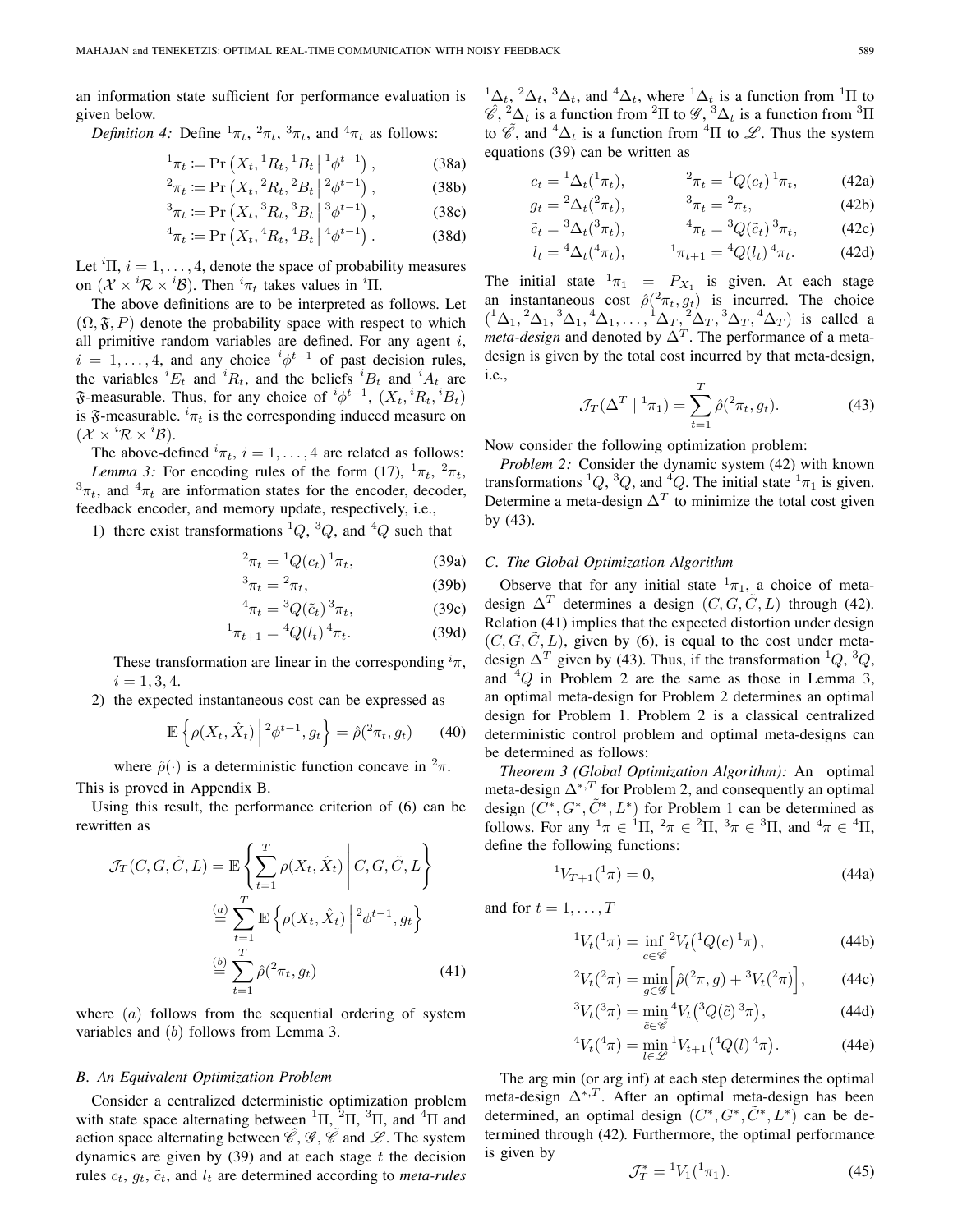*Proof:* This is a standard result, see [2, Chapter 2]. П The functions  ${}^{i}V_{t}$ ,  $i = 1, \ldots, 4$ , are called *value functions*. They represent the minimum expected future distortion that the system in state  $i\pi$  will incur from time  $i\tau$  onwards. We have the following result.

*Theorem 4 (Concavity of Value Functions):* The value functions  ${}^{i}V_{t}$ ,  $i = 1, \ldots, 4$ ,  $t = 1, \ldots, T$ , given by (44) are concave in the corresponding  $i_{\pi}$ .

*Proof:* Recall that <sup>1</sup>Q, <sup>3</sup>Q, and <sup>4</sup>Q are linear in  $i<sub>\pi</sub>$  and  $\hat{\rho}(\cdot)$  is concave in  $^2\pi$ . The result of the theorem follows from the fact that concavity is maintained under composition of a concave function with a linear transformation, summation of concave functions, and point-wise minimum/infimum of a concave function. A detailed proof is presented in Appendix C.

Observe that the four step  $T$ -stage sequential decomposition of  $(44)$  can be combined into a one-step T-stage sequential decomposition

$$
{}^{1}V_{t}({}^{1}\pi) = \inf_{\substack{c \in \mathscr{C} \\ g \in \mathscr{G} \\ l \in \mathscr{L}}} \left[ \hat{\rho}({}^{1}Q(c) \, {}^{1}\pi, g) \right] \times {}^{1}V_{t+1} \left( \left( {}^{4}Q(l) \circ {}^{3}Q(\tilde{c}) \circ {}^{1}Q(c) \right) \, {}^{1}\pi \right) \right].
$$
\n
$$
({}^{4}6)
$$

which is a deterministic dynamic program in function space. We present the finer decomposition in Theorem 3, since the finer decomposition given by (44) has a smaller search space than the more compact decomposition given by (46).

#### *D. Computational Issues*

The nested optimality equations of (44) are computationally difficult to solve for two reasons. The first reason is that the information states  ${}^{i}\pi$ ,  $i = 1, \ldots, 4$ , belong to an uncountable space <sup>*i*</sup>Π. Hence, to solve (44) we need to discretize <sup>*i*</sup>Π. Most discretization techniques result in an exponential growth of the number of points as we approximate the value function more closely, leading to the so called "curse of dimensionality". However, there are randomized techniques for discretization that avoid such an exponential growth (see [40], [41]). The bigger obstacle in efficiently solving (44) is that each step of (44) involves solving a non-convex functional optimization problem. For example, consider the optimization problem at <sup>4</sup>t. The function  ${}^{1}V_{t+1} ({}^{4}Q(l) {}^{4}\pi)$  is concave in  ${}^{4} \pi$ , but it is neither concave nor convex in  $l$ , and we need to minimize  ${}^{1}V_{t+1}({}^{4}Q(l)\, {}^{4}\pi)$  over all choices of *l*. So, the only way to do this is to evaluate  ${}^{1}V_{t+1} ({}^{4}Q(l) {}^{4} \pi)$  over all choices of l. There are  $|\mathcal{M}|^{|\mathcal{Y}||\mathcal{M}|}$  different values for l. So the search for optimal l at time  ${}^{4}t$  is exponential in  $|\mathcal{Y}||\mathcal{M}|$ . Similar complexity results hold for  $3t$  and  $2t$  while at  $1t$ , c can take uncountably many values. These features makes it challenging to obtain a numerical solution of (44).

The computational difficulty lies in the off-line solution of (44). Once these nested optimality equations have been solved, the on-line implementation of the solution is straightforward.

# VI. DISCUSSION

We believe there are two conceptual approaches to solve decentralized multi-agent optimization problems. The first approach is as follows. Arbitrarily fix the decision strategies of all agents. Now pick one agent, say  $i$ , and determine its optimal strategy *assuming that the strategy of all other agents is fixed*. Agent i will use this "optimal" strategy in the future. Now pick another agent, say  $j, j \neq i$ , and determine its optimal strategy assuming that the strategy of all other agents is fixed. Agent  $j$  will use this "optimal" strategy in the future. Continue in this manner by cyclically changing the strategies of all agents one-by-one; if the process converges then unilateral deviation by any agent does not improve the system performance. This algorithm is called *orthogonal search*<sup>2</sup> [43] and if it converges it can only guarantee P.B.P.O. (person by person optimal) solutions [36]. However, for team problems P.B.P.O. solutions are not always satisfactory. We want to determine globally optimal strategies, so we do not follow the above described approach to design decision strategies for all agents.

The second approach to solve decentralized multi-agent problems is by considering the problem from the designer's viewpoint. The designer knows the system model and the statistics of the primitive random variables but does not know the observations of any agent. The designer is concerned with determining optimal decision rules for all agents. The state of the system is appropriately defined so that it is sufficient to keep track of the input-output mappings of all agents. The decisions or control actions of the designer are the decision rules  ${}^{i}\varphi_t$  of the original problem. The designer does not take any observations, but remembers all the past decisions. So at time  $it$ , he knows the system model, the statistics of the primitive random variables, and his past control actions  ${}^{i}\varphi^{t-1}$ . The optimization problem at the designer is conceptually equivalent to a POMDP (partially observable Markov decision problem). For POMDP the information state is given by the conditional probability density of the state of the system, conditioned on all the past observations and control actions of the controller (see [2, Chapter 6]). For Problem 1 at time  $it$ , the random vector  $(X_t, {}^iR_t, {}^iB_t)$  can be considered as the system state for the above described alternate formulation. This is because  $(X_t, {}^iB_t)$  is a state for inputoutput mapping<sup>3</sup> at the encoder (this follows from the results of Lemma 1 and Theorem 1) and  ${}^{i}R_{t}$  is a state for inputoutput mapping at the receiver. Thus  $(X_t, {^iR_t}, {^iB_t})$  is a state for input-output mapping of the system. However, it is not a state for optimization because the designer does not observe this state. As mentioned above, the optimization problem at the designer is conceptually equivalent to a POMDP. So, a notion that is equivalent to conditional probability conditioned on the controller's observations and control action should be an information state for optimization for the problem at the designer. For this reason in Definition 4, we define the information state at time  $it$  as

$$
{}^{i}\pi_{t} = \Pr\left(X_{t}, {}^{i}R_{t}, {}^{i}B_{t} \mid {}^{i}\varphi^{t-1}\right) \tag{47}
$$

which is the "conditional probability density" of the "state" conditioned on the all the past observations and "control

<sup>&</sup>lt;sup>2</sup>Fictitious play [42], which is used in game theory to find Nash equilibrium, is a variation of orthogonal search.

 $3$ See [45] for different notions of state.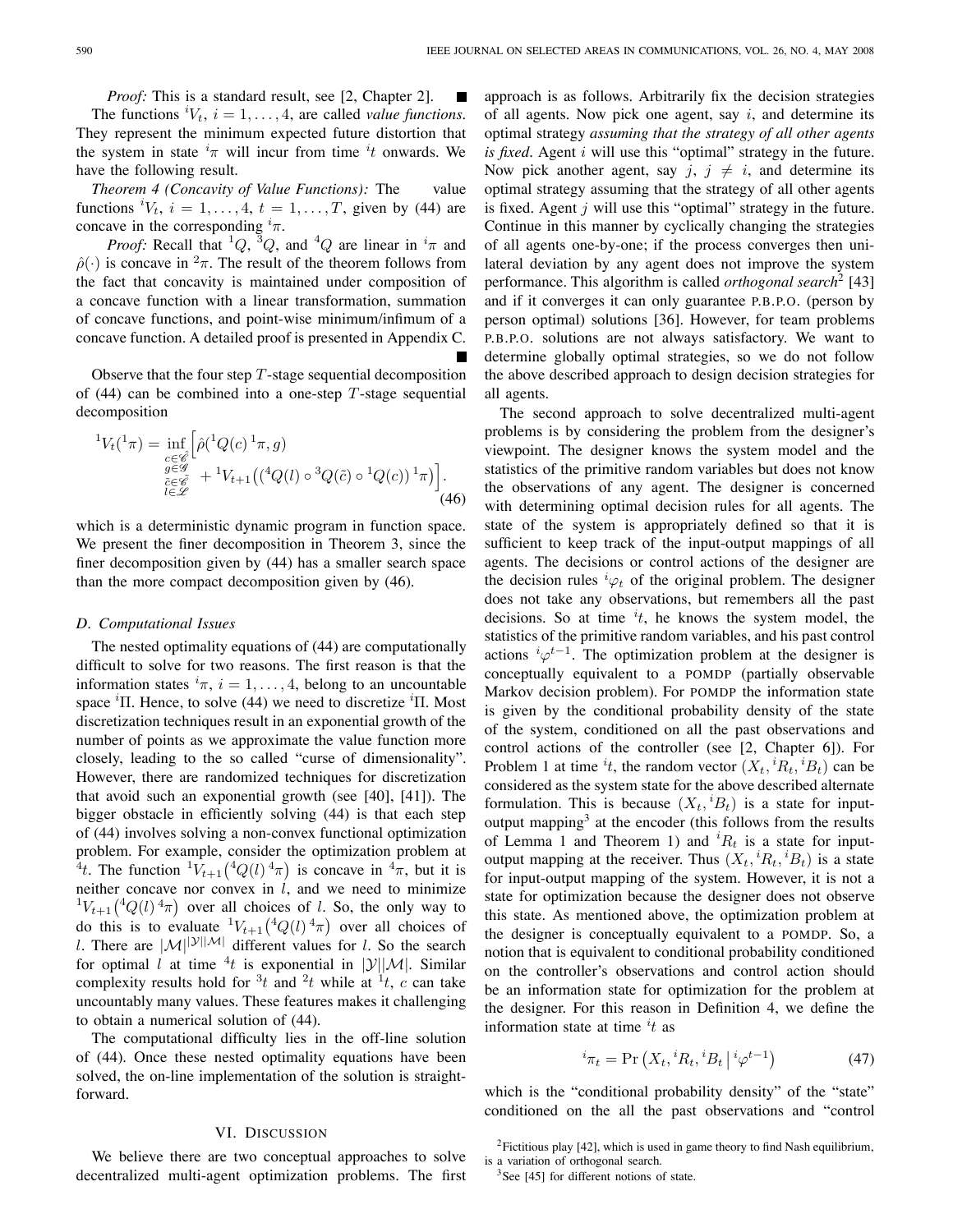actions" of the designer. Technically  ${}^{i}\pi_{t}$  is not a conditional probability measure, rather it is a unconditional probability measure. But this fact is immaterial for the methodology to solve the problem. The result of Lemma 3 shows that  ${}^{i}\pi_{t}$  is indeed an information state for optimization which leads to the sequential decomposition given by Theorem 3.

## VII. SOME POSSIBLE EXTENSIONS

We have presented the real-time communication problem for the case of zero-delay, first-order Markov source, memoryless forward and backward channels, and finite time horizon. None of these assumptions are crucial; they were made for the ease of exposition. We will briefly describe how to proceed when these assumptions are relaxed. Due to lack of space, we do not present the details of how to proceed in the general case. The details are very similar to the extensions presented in [24] for the case of real-time communication problem with no feedback.

Suppose the distortion measure is not zero-delay but tolerates a fixed-finite delay  $d$ . So, for the first  $d$  time steps the receiver does not generate the variables  $\hat{X}_1, \ldots \hat{X}_d$ . From  $d+1$ onwards, at time t the receiver generates an estimate  $\hat{X}_t$  of the source output  $X_{t-d}$  at time  $t-d$ , and incurs an instantaneous cost of  $\rho(X_{t-d}, \hat{X}_t)$ . This problem can be converted into a problem equivalent to Problem 1 by using the *sliding window repackaging* of the source, similar to what is done in [16], [23], [24]. A similar approach can be used when the source is  $k<sup>th</sup>$  order Markov. A sliding window repackaging converts the source to a first-order Markov source and the results of this paper can be used.

If the forward and the backward channels have memory, the encoder and the decoder need to keep track of the state of the channels. Suppose  ${}^{i}S_{t}$  and  ${}^{i}\tilde{S}_{t}$  denote the state of the forward and the backward channel, respectively, at time  $it$ . Modify the definitions of beliefs as

$$
{}^{i}B_{t} = \Pr\left({}^{i}R_{t}, {}^{i}S_{t}, {}^{i}\tilde{S}_{t} | {}^{i}\mathfrak{E}_{t}\right),
$$
  

$$
{}^{i}A_{t} = \Pr\left({}^{i}E_{t}, {}^{i}S_{t}, {}^{i}\tilde{S}_{t} | {}^{i}\mathfrak{R}_{t}\right),
$$

for  $i = 1, \ldots, 4, t = 1, \ldots, T$ . Then the results of Section III and V can be proved using these modified beliefs. The proof follows along the lines of [24, Section 6].

The formulation of Problem 1 can be extended to infinite horizon, both for the total expected discounted distortion criterion and the average distortion per unit time criterion. Such an extension will result in a corresponding extensions of Problem 2 to infinite horizon, which are standard centralized infinite horizon problems and can be solved by usual fixed point techniques. If the system is "well behaved", the metadesign will be stationary. But the control actions of the deterministic optimization problem, which correspond to the decision rules of Problem 1, will vary with time. So, optimal infinite horizon strategies will be time varying [30], [31].

# VIII. CONCLUSION

We have presented a systematic methodology for designing an optimal communication strategy for real-time communication systems with noisy feedback. Optimal communication

strategies can be determined by solving the nested optimality equations of Theorem 3. Note that these are not typical dynamic programming equations as each step is a functional optimization problem. Hence, although the systematic methodology presented here exponentially simplifies the complexity of finding an optimal design as compared to a brute force approach, solving the resultant nested optimality equations is a formidable computational task. We hope that this problem will motivate researchers to investigate computational methods for decentralized optimization problems similar to Problem 1.

#### ACKNOWLEDGMENTS

This research was supported in part by NSF Grant CCR-0325571 and NASA Grant NNX06AD47G. The authors are grateful to A. Anastasopoulos and S. Pradhan for insightful discussions. They are also grateful to the anonymous reviewers whose comments helped to significantly improve the presentation of the results in this paper.

# APPENDIX A

RELATION BETWEEN THE BELIEFS

*Proof of Lemma 1:* We prove the four results separately.

1) Recall that  ${}^{1}e_{t} := ({}^{4}e_{t-1}, x_{t}), {}^{1}r_{t} := m_{t-1}$ , and  ${}^{1}\phi^{t-1} :=$  $({}^{4}\phi^{t-2}, l_{t-1})$ . Consider any  ${}^{1}e_t$  and  ${}^{1}r_t$ , then

$$
{}^{1}b_{t}({}^{1}r_{t}) := \Pr\left({}^{1}r_{t} \mid {}^{1}e_{t}; {}^{1}\phi^{t-1}\right)
$$
  
\n
$$
= \Pr\left(m_{t-1} \mid {}^{4}e_{t-1}, x_{t}; {}^{4}\phi^{t-2}, l_{t-1}\right)
$$
  
\n
$$
= \sum_{y_{t-1} \in \mathcal{Y}} \Pr\left(y_{t-1}, m_{t-1}, m_{t-2} \mid {}^{4}e_{t-1}, x_{t}; {}^{4}\phi^{t-2}, l_{t-1}\right)
$$
  
\n
$$
= \sum_{m_{t-2} \in \mathcal{M}} \Pr\left(m_{t-1} \mid y_{t-1}, m_{t-2}, {}^{4}e_{t-1}, x_{t}; {}^{4}\phi^{t-2}, l_{t-1}\right)
$$
  
\n
$$
= \sum_{m_{t-2} \in \mathcal{M}} \Pr\left(y_{t-1}, m_{t-2} \mid {}^{4}e_{t-1}, x_{t}; {}^{4}\phi^{t-2}, l_{t-1}\right)
$$
  
\n
$$
= \sum_{m_{t-2} \in \mathcal{M}} \mathbb{I}\left[m_{t-1} = l_{t-1}(y_{t-1}, m_{t-2})\right]
$$
  
\n
$$
= \sum_{m_{t-2} \in \mathcal{M}} \mathbb{I}\left[m_{t-1} = l_{t-1}(y_{t-1}, m_{t-2})\right]
$$
  
\n
$$
= \sum_{m_{t-2} \in \mathcal{M}} \mathbb{I}\left[m_{t-1} = l_{t-1}(y_{t-1}, m_{t-2})\right]
$$
  
\n
$$
= \sum_{m_{t-2} \in \mathcal{M}} \mathbb{I}\left[m_{t-1} = l_{t-1}(y_{t-1}, m_{t-2})\right]
$$
  
\n
$$
= : {}^{1}F({}^{4}b_{t-1}, l_{t-1})(m_{t-1}) = {}^{1}F({}^{4}b_{t-1}, l_{t-1})({}^{1}r_{t}),
$$
  
\n(48)

where  $(a)$  follows from the sequential order in which the system variables are generated.

2) Recall that  $e_t := (e_t, z_t)$ ,  $e_t := (y_t, m_{t-1})$ , and  $e_t = e_t$  $({}^{1}\phi^{t-1}, c_t)$ . Consider any  ${}^{2}e_t$  and  ${}^{2}r_t$ , then

$$
{}^{2}b_{t}({}^{2}r_{t}) := \Pr\left({}^{2}r_{t} \mid {}^{2}e_{t}; {}^{2}\phi^{t-1}\right)
$$
  
\n
$$
= \Pr\left(y_{t}, m_{t-1} \mid {}^{1}e_{t}, z_{t}; {}^{1}\phi^{t-1}, c_{t}\right)
$$
  
\n
$$
= \Pr\left(y_{t} \mid {}^{1}e_{t}, z_{t}, m_{t-1}; {}^{1}\phi^{t-1}, c_{t}\right)
$$
  
\n
$$
\times \Pr\left(m_{t-1} \mid {}^{1}e_{t}, z_{t}; {}^{1}\phi^{t-1}, c_{t}\right)
$$
  
\n
$$
\stackrel{\text{(b)}}{=} P_{N}\left(n_{t} \in \mathcal{N}: y_{t} = h(z_{t}, n_{t})\right)
$$
  
\n
$$
\times \Pr\left(m_{t-1} \mid {}^{1}e_{t}; {}^{1}\phi^{t-1}\right)
$$
  
\n
$$
= P_{N}\left(n_{t} \in \mathcal{N}: y_{t} = h(z_{t}, n_{t})\right) {}^{1}b_{t}(m_{t-1})
$$
  
\n
$$
=: {}^{2}F({}^{1}b_{t}, z_{t})(y_{t}, m_{t-1}) = {}^{2}F({}^{1}b_{t}, z_{t})({}^{2}r_{t}),
$$
  
\n(49)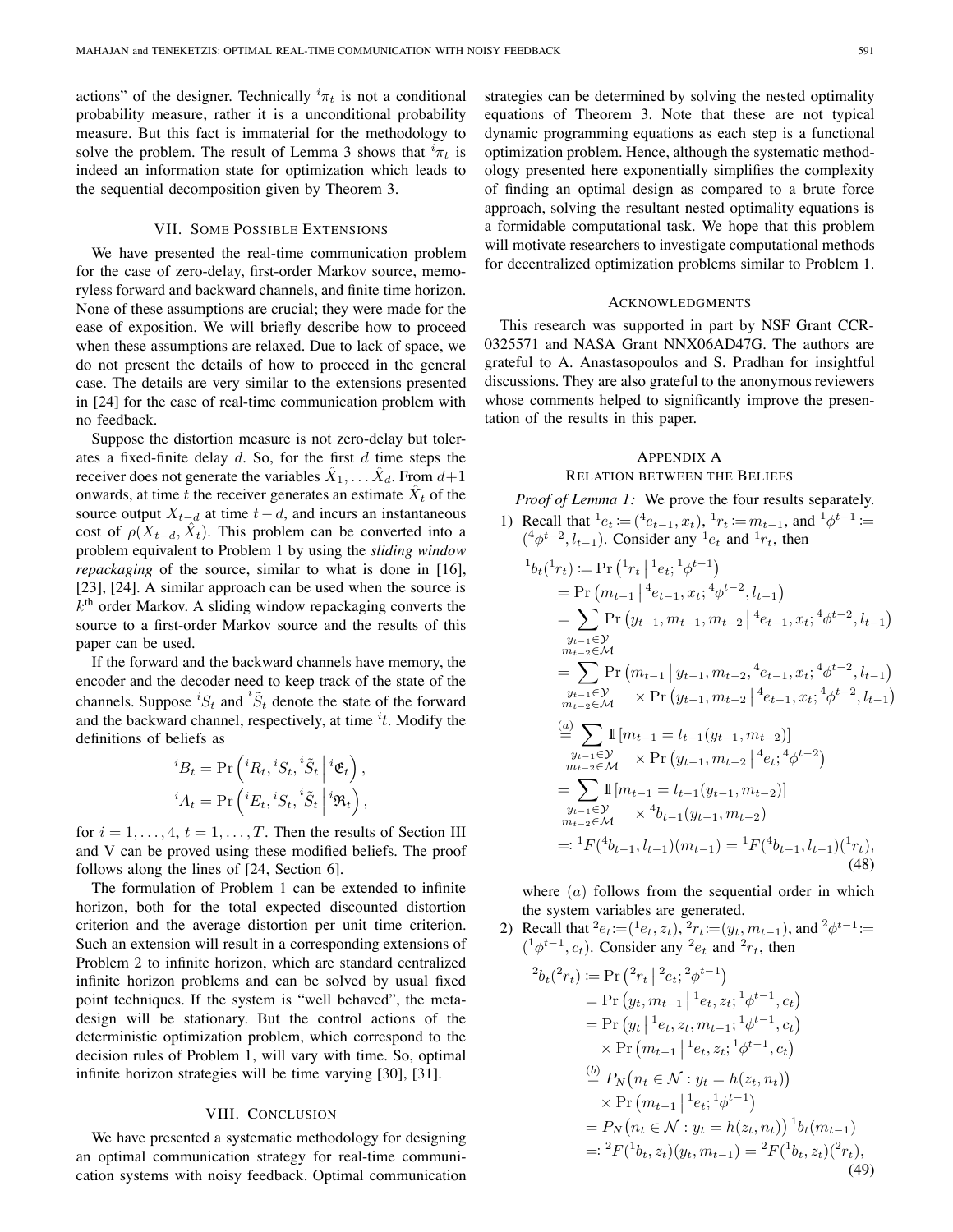where  $(b)$  follows from the sequential order in which the system variables are generated.

3) Recall that  ${}^{3}e_{t} := {}^{2}e_{t}$ ,  ${}^{3}r_{t} := (y_{t}, m_{t-1})$ , and  ${}^{3}\phi^{t-1} :=$  $( ^{2}\phi^{t-1}, g_t)$ . Consider any  $^{3}e_t$  and  $^{3}r_t$ , then

$$
{}^{3}b_{t}({}^{3}r_{t}) \coloneqq \Pr\left({}^{3}r_{t} \mid {}^{3}e_{t}; {}^{3}\phi^{t-1}\right)
$$
  
\n
$$
= \Pr\left(y_{t}, m_{t-1} \mid {}^{2}e_{t}; {}^{2}\phi^{t-1}, g_{t}\right)
$$
  
\n
$$
\stackrel{(c)}{=} \Pr\left(y_{t}, m_{t-1} \mid {}^{2}e_{t}; {}^{2}\phi^{t-1}\right)
$$
  
\n
$$
=: {}^{2}b_{t}(y_{t}, m_{t-1}) = {}^{2}b_{t}({}^{3}r_{t}), \tag{50}
$$

where  $(c)$  follows from the sequential order in which the system variables are generated.

4) Recall that  ${}^4e_t = ({}^3e_t, \tilde{y}_t), {}^4r_t = (y_t, m_{t-1}),$  and  ${}^4\phi^{t-1}$  :=  $({}^3\phi^{t-1}, \tilde{c}_t)$ . Consider any  ${}^4e_t$  and  ${}^4r_t$ , then

$$
{}^{4}b_{t}({}^{4}r_{t}) := \Pr\left({}^{4}r_{t} \mid {}^{4}e_{t}; {}^{4}\phi^{t-1}\right)
$$
  
=  $\Pr\left(y_{t}, m_{t-1} \mid {}^{3}e_{t}, \tilde{y}_{t}; {}^{3}\phi^{t-1}, \tilde{c}_{t}\right)$   
=  $\frac{\Pr\left(y_{t}, m_{t-1}, \tilde{y}_{t} \mid {}^{3}e_{t}; {}^{3}\phi^{t-1}, \tilde{c}_{t}\right)}{\Pr\left(\tilde{y}_{t} \mid {}^{3}e_{t}; {}^{3}\phi^{t-1}, \tilde{c}_{t}\right)}.$  (51)

Now consider

$$
\Pr\left(\tilde{y}_t, y_t, m_{t-1} \middle| {}^3e_t; {}^3\phi^{t-1}, \tilde{c}_t\right)
$$
\n
$$
= \sum_{\tilde{z}\in\tilde{Z}} \Pr\left(\tilde{y}_t, z_t, y_t, m_{t-1} \middle| {}^3e_t; {}^3\phi^{t-1}, \tilde{c}_t\right)
$$
\n
$$
= \sum_{\tilde{z}\in\tilde{Z}} \Pr\left(\tilde{y}_t \middle| \tilde{z}_t, y_t, m_{t-1}, {}^3e_t; {}^3\phi^{t-1}, \tilde{c}_t\right)
$$
\n
$$
\times \Pr\left(\tilde{z}_t \middle| y_t, m_{t-1}, {}^3e_t; {}^3\phi^{t-1}, \tilde{c}_t\right)
$$
\n
$$
\times \Pr\left(y_t, m_{t-1} \middle| {}^3e_t; {}^3\phi^{t-1}, \tilde{c}_t\right)
$$
\n
$$
\stackrel{(d)}{=} \sum_{\tilde{z}\in\tilde{Z}} P_{\tilde{N}}\left(\tilde{n}_t \in \tilde{\mathcal{N}} : \tilde{y}_t = \tilde{h}(\tilde{z}_t, \tilde{n}_t)\right)
$$
\n
$$
\times \Pr\left(y_t, m_{t-1} \middle| \begin{matrix} 1 & 0 & 0 \\ 0 & 0 & 0 \\ 0 & 0 & 0 \end{matrix}\right),
$$
\n
$$
= \sum_{\tilde{z}\in\tilde{Z}} P_{\tilde{N}}\left(\tilde{n}_t \in \tilde{\mathcal{N}} : \tilde{y}_t = \tilde{h}(\tilde{z}_t, \tilde{n}_t)\right)
$$
\n
$$
\times \Pr\left(y_t, m_{t-1} \middle| \begin{matrix} 1 & 0 & 0 \\ 0 & 0 & 0 \\ 0 & 0 & 0 \end{matrix}\right),
$$
\n
$$
\times \frac{1}{2}[\tilde{z}_t = \tilde{c}_t(y_t, m_{t-1})]
$$
\n
$$
\times \frac{1}{2}[\tilde{z}_t = \tilde{c}_t(y_t, m_{t-1})]
$$
\n
$$
\times \frac{1}{2}[\tilde{z}_
$$

where  $(d)$  follows from the sequential order in which the system variables are generated. Observe that  $Pr(\tilde{y}_t | ^3e_t;$  $^{3}\phi^{t-1}, \tilde{c}_t$ ) is the marginal of the LHS of (52). Combine (51) and (52) to obtain

$$
{}^{4}b_{t}({}^{4}r_{t}) =: {}^{4}F({}^{3}b_{t}, \tilde{y}_{t}, \tilde{c}_{t})(y_{t}, m_{t-1})
$$
  

$$
= {}^{4}F({}^{3}b_{t}, \tilde{y}_{t}, \tilde{c}_{t})({}^{4}r_{t}), \quad (53)
$$

where  ${}^{4}F$  is defined by (51) and (52).

*Proof of Lemma 2:* We prove the five results separately.

1) Recall that  ${}^{1}e_{t} \coloneqq (x^{t}, z^{t-1}, \tilde{y}^{t-1}), {}^{1}R_{t} \coloneqq m_{t-1}$ , and  ${}^{1}\phi^{t-1} := (c^{t-1}, g^{t-1}, \tilde{c}^{t-1}, l^{t-1})$ . Consider any  ${}^{1}e_t$  and  $1r_t$ , then

$$
{}^{1}a_{t}({}^{1}e_{t}) := \Pr\left({}^{1}e_{t} \mid {}^{1}R_{t}; {}^{1}\phi^{t-1}\right)
$$
  
\n
$$
= \Pr\left(x^{t}, z^{t-1}, \tilde{y}^{t-1} \mid m_{t-1}; {}^{1}\phi^{t-1}\right)
$$
  
\n
$$
= \frac{1}{\Pr\left(m_{t-1} \mid {}^{1}\phi^{t-1}\right)}
$$
  
\n
$$
\times \sum_{\substack{y^{t-1} \in \mathcal{Y}^{t-1} \\ m^{t-2} \in \mathcal{M}^{t-2}}} \Pr\left(x^{t}, z^{t-1}, y^{t-1}, \tilde{y}^{t-1}, m^{t-1} \mid {}^{1}\phi^{t-1}\right).
$$
\n(54)

Now consider

$$
\Pr(x^{t}, z^{t-1}, y^{t-1}, \tilde{y}^{t-1}, m^{t-1} | ^{1} \phi^{t-1})
$$
\n
$$
= P_{x_1}(x_1) \mathbb{I}[z_1 = c_1(x_1)]
$$
\n
$$
\times P_N(n_1 \in \mathcal{N} : y_1 = h(z_1, n_1)) \mathbb{I}[ \tilde{z}_1 = \tilde{c}(y_1)]
$$
\n
$$
\times P_{\tilde{N}}(\tilde{n}_1 \in \tilde{\mathcal{N}} : \tilde{y}_1 = \tilde{h}(\tilde{z}_1, \tilde{n}_1)) \mathbb{I}[m_1 = l_1(y_1)]
$$
\n
$$
\times \prod_{i=2}^{t-1} \left\{ P_{X_i | X_{i-1}}(x_i | x_{i-1})
$$
\n
$$
\times \mathbb{I}[z_i = c_i(x^i, z^{i-1}, \tilde{y}^{i-1})]
$$
\n
$$
\times P_N(n_i \in \mathcal{N} : y_i = h(z_i, n_i))
$$
\n
$$
\times \mathbb{I}[\tilde{z}_i = \tilde{c}(y_i, m_{i-1})]
$$
\n
$$
\times P_{\tilde{N}}(\tilde{n}_i \in \tilde{\mathcal{N}} : \tilde{y}_i = \tilde{h}(\tilde{z}_i, \tilde{n}_i))
$$
\n
$$
\times \mathbb{I}[m_i = l_i(y_i, m_{i-1})]
$$
\n
$$
\times P_{X_t | X_{t-1}}(x_t | x_{t-1}). \tag{55}
$$

Observe that  $Pr(m_{t-1} | {}^1\phi^{t-1})$  is the marginal of the LHS of (55). Combine (54) and (55) to obtain

$$
{}^{1}a_{t}({}^{1}e_{t})
$$
  
=:  ${}^{1}K_{t}({}^{1}a_{1}, m_{t-1}, c^{t-1}, \tilde{c}^{t-1}, l^{t-1}) (x^{t}, z^{t-1}, \tilde{y}^{t-1})$   
=  ${}^{1}K_{t}({}^{1}a_{1}, m_{t-1}, c^{t-1}, \tilde{c}^{t-1}, l^{t-1}) ({}^{1}e_{t}),$  (56)

where  ${}^{1}K_{t}(\cdot)$  is given by (54) and (55).

2) Recall that  ${}^{2}e_{t} := ({}^{1}e_{t}, z_{t}), {}^{2}R_{t} := (y_{t}, m_{t-1}),$  and  $^{2}\phi^{t-1} \coloneqq (^{1}\phi^{t-1}, c_t)$ . Consider any  $^{2}e_t$  and  $^{2}r_t$ , then

$$
{}^{2}a_{t}({}^{2}e_{t}) \coloneqq \Pr\left({}^{2}e_{t} \mid {}^{2}R_{t}; {}^{2}\phi^{t-1}\right)
$$
\n
$$
= \Pr\left({}^{1}e_{t}, z_{t} \mid y_{t}, m_{t-1}; {}^{1}\phi^{t-1}, c_{t}\right)
$$
\n
$$
= \frac{\Pr\left({}^{1}e_{t}, z_{t}, y_{t} \mid m_{t-1}; {}^{1}\phi^{t-1}, c_{t}\right)}{\Pr\left(y_{t} \mid m_{t-1}; {}^{1}\phi^{t-1}, c_{t}\right)}.
$$
\n(57)

Now consider

$$
\Pr\left(\frac{1}{e_t}, z_t, y_t \mid m_{t-1}; \frac{1}{\phi^{t-1}}, c_t\right) \\
= \Pr\left(y_t \mid z_t, \frac{1}{e_t}, m_{t-1}; \frac{1}{\phi^{t-1}}, c_t\right) \\
\times \Pr\left(z_t \mid \frac{1}{e_t}, m_{t-1}; \frac{1}{\phi^{t-1}}, c_t\right) \\
\times \Pr\left(\frac{1}{e_t} \mid m_{t-1}; \frac{1}{\phi^{t-1}}, c_t\right) \\
\stackrel{(a)}{=} P_N\left(n_t \in \mathcal{N}: y_t = h(z_t, n_t)\right) \\
\times \Gamma\left[z_t = c_t(\frac{1}{e_t})\right] \\
\times \Pr\left(\frac{1}{e_t} \mid m_{t-1}; \frac{1}{\phi^{t-1}}\right) \\
= P_N\left(n_t \in \mathcal{N}: y_t = h(z_t, n_t)\right) \\
\times \mathbb{I}\left[z_t = c_t(\frac{1}{e_t})\right] \\
\times \frac{1}{a_t(\frac{1}{e_t})}, \quad (58)
$$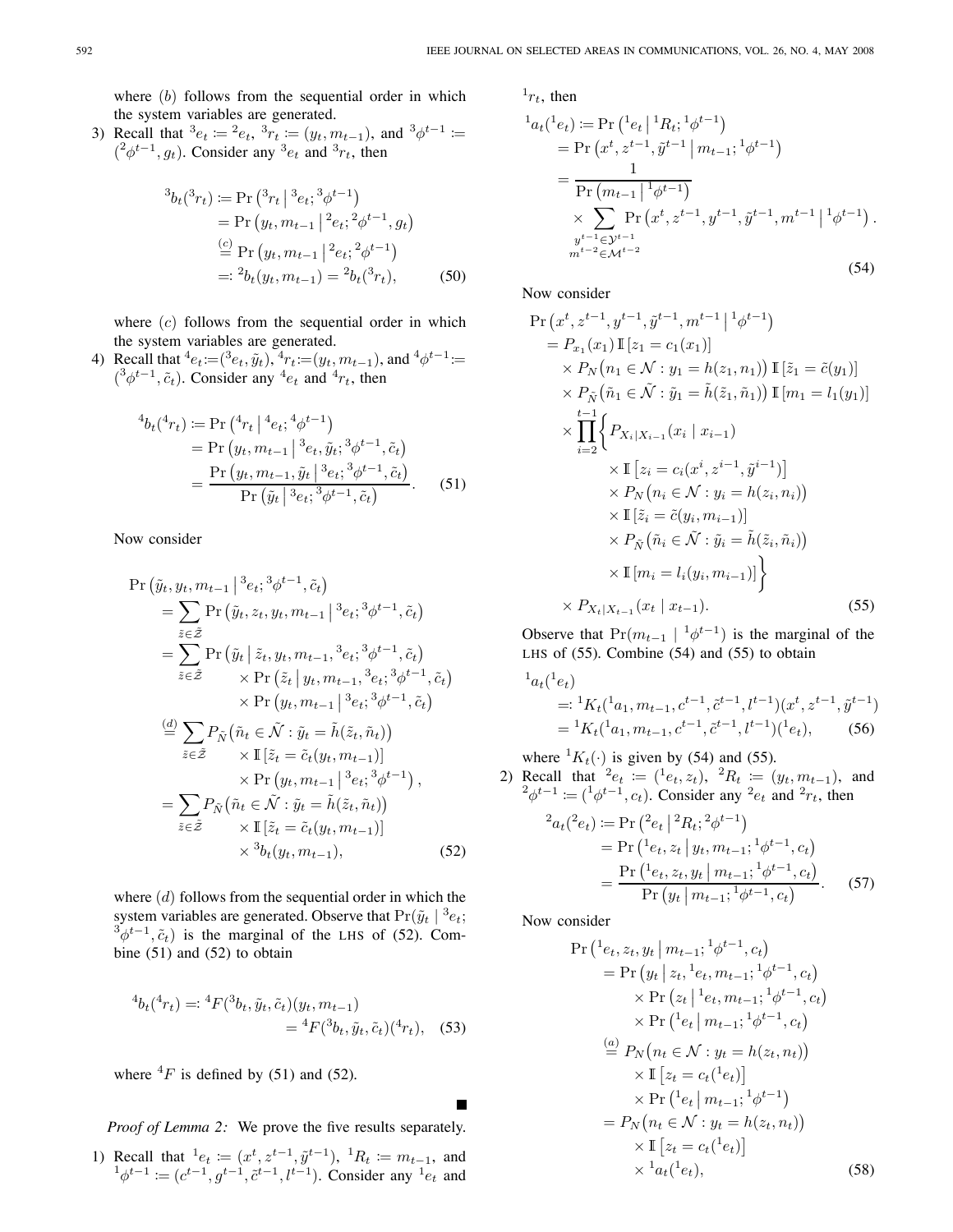where  $(a)$  follows from the sequential order in which the system variables are generated. Observe that  $Pr(m_{t-1} |$  $\phi^{t-1}$ ,  $c_t$ ) is the marginal of the LHS of (58). Combine (57) and (58) to obtain

$$
{}^{2}a_{t}( {}^{2}e_{t}) = : {}^{2}K({}^{1}a_{t}, y_{t}, c_{t})({}^{1}e_{t}, z_{t})
$$
  

$$
= {}^{2}K({}^{1}a_{t}, y_{t}, c_{t})({}^{2}e_{t}), \quad (59)
$$

where  ${}^2K(.)$  is given by (57) and (58).

3) Recall that  $e_t := (e_{t-1}, x_t, z_t)$ . Consider any  $x_t$  and  $2r_t$ , then

$$
\hat{a}_t(x_t) := \Pr(x_t | {}^2R_t; {}^2\phi^{t-1})
$$
  
\n
$$
= \sum_{z_t \in \mathcal{Z}} \Pr(x_t, z_t, {}^4e_{t-1} | {}^2R_t; {}^2\phi^{t-1})
$$
  
\n
$$
{}^4e_{t-1} \in {}^4\varepsilon_{t-1}
$$
  
\n
$$
= \sum_{z_t \in \mathcal{Z}} {}^2a_t(x_t, z_t, {}^4e_{t-1}) =: \hat{K}({}^2a_t)(x_t).
$$

4) Recall that  ${}^3e_t := {}^2e_t$ ,  ${}^3R_t := (y_t, m_{t-1})$ , and  ${}^3\phi^{t-1} :=$  $({}^2\phi^{t-1}, g_t)$ . Consider any  ${}^3e_t$  and  ${}^3r_t$ , then

$$
{}^{3}a_{t}({}^{3}e_{t}) \coloneqq \Pr\left({}^{3}e_{t} \mid {}^{3}R_{t}; {}^{3}\phi^{t-1}\right) \n= \Pr\left({}^{2}e_{t} \mid y_{t}, m_{t-1}; {}^{2}\phi^{t-1}, g_{t}\right) \n\stackrel{(b)}{=} \Pr\left({}^{2}e_{t} \mid y_{t}, m_{t-1}; {}^{2}\phi^{t-1}\right) \n=: {}^{2}a_{t}({}^{2}e_{t}) = {}^{2}a_{t}({}^{3}e_{t}).
$$
\n(60)

where  $(b)$  follows from the sequential order in which the system variables are generated.

5) Recall that  ${}^4e_t := ({}^3e_t, \tilde{y}_t), \ {}^4R_t := (y_t, m_{t-1}),$  and  $^4\phi^{t-1} \coloneqq (^3\phi^{t-1}, \tilde{c}_t)$ . Consider any  $^4e_t$  and  $^4r_t$ , then

$$
{}^{4}a_{t}({}^{4}e_{t}) \coloneqq \Pr\left({}^{4}e_{t} \mid {}^{4}R_{t}; {}^{4}\phi^{t-1}\right)
$$
\n
$$
= \Pr\left({}^{3}e_{t}, \tilde{y}_{t} \mid y_{t}, m_{t-1}; {}^{3}\phi^{t-1}, \tilde{c}_{t}\right)
$$
\n
$$
\stackrel{(c)}{=} \Pr\left({}^{3}e_{t}, \tilde{y}_{t} \mid y_{t}, m_{t-1}, \tilde{z}_{t}; {}^{3}\phi^{t-1}, \tilde{c}_{t}\right)
$$
\n
$$
= \Pr\left(\tilde{y}_{t} \mid {}^{3}e_{t}, y_{t}, m_{t-1}, \tilde{z}_{t}; {}^{3}\phi^{t-1}, \tilde{c}_{t}\right)
$$
\n
$$
\times \Pr\left({}^{3}e_{t} \mid y_{t}, m_{t-1}, \tilde{z}_{t}; {}^{3}\phi^{t-1}, \tilde{c}_{t}\right)
$$
\n
$$
\stackrel{(d)}{=} P_{\tilde{N}}\left(\tilde{n}_{t} \in \tilde{\mathcal{N}} : \tilde{y}_{t} = \tilde{h}(\tilde{z}_{t}, \tilde{n}_{t})\right)
$$
\n
$$
\times \Pr\left({}^{3}e_{t} \mid y_{t}, m_{t-1}; {}^{3}\phi^{t-1}\right)
$$
\n
$$
= P_{\tilde{N}}\left(\tilde{n}_{t} \in \tilde{\mathcal{N}} : \tilde{y}_{t} = \tilde{h}(\tilde{z}_{t}, \tilde{n}_{t})\right){}^{3}a_{t}({}^{3}e_{t})
$$
\n
$$
= : {}^{4}K({}^{3}a_{t}, \tilde{z}_{t})({}^{3}e_{t}, \tilde{y}_{t}) = {}^{4}K({}^{3}a_{t}, \tilde{z}_{t})({}^{4}e_{t}),
$$
\n(61)

where  $(c)$  follows from (4) and  $(d)$  follows from the sequential order in which the system variables are generated.

 $\blacksquare$ 

# APPENDIX B RELATION BETWEEN INFORMATION STATES

*Proof of Lemma 3:* We prove the four results separately. 1) Recall that  ${}^{2}r_{t} := (y_{t}, {}^{1}r_{t}), {}^{2}\phi^{t-1} := ({}^{1}\phi^{t-1}, c_{t}), z_{t}$ 

 $c_t(x_t, {}^1r_t)$ , and  ${}^2b_t = {}^2F({}^1b_t, z_t)$ . Consider a component of  ${}^2\pi_t$ ,

$$
{}^{2}\pi_{t} := \Pr(x_{t}, {}^{2}r_{t}, {}^{2}b_{t} | {}^{2}\phi^{t-1})
$$

 $= \Pr(x_t, y_t, \frac{1}{t}, t^2b_t | \frac{2}{\phi^{t-1}})$  $=$   $\overline{ }$  $1b_t\in B^1$  $\sum$  $z_t \in \mathcal{Z}$  $Pr(x_t, y_t, z_t, \frac{1}{2}r_t, \frac{1}{2}b_t, \frac{2}{6}b_t | \frac{2}{6}t^{-1}) d \frac{1}{6}t$  $=$   $\frac{1}{2}$  $^{1}b_{t} \in {}^{1}\mathcal{B}$  $\sum$ zt∈Z  $\Pr\left({}^2b_t\,|\,x_t,y_t,z_t, {}^1r_t, {}^1b_t; {}^1\phi^{t-1},c_t\right)$  $\times \Pr(y_t | x_t, z_t, \frac{1}{t}r_t, \frac{1}{t}b_t; \frac{1}{t}b^{t-1}, c_t)$  $\times \Pr(z_t | x_t, \frac{1}{r_t}, \frac{1}{b_t}; \frac{1}{\phi^{t-1}}, c_t)$ - $\times$  Pr  $(x_t, {}^1r_t, {}^1b_t | {}^1\phi^{t-1}, c_t) d {}^1b_t$ - $= |$  $^{1}b_{t} \in {}^{1}\mathcal{B}$  $\sum$ zt∈Z  $\mathbb{I} \left[ {}^{2}b_{t} = {}^{2}F({}^{1}b_{t}, z_{t}) \right]$  $\times P_N(n_t \in \mathcal{N}: y_t = h(z_t, n_t))$  $\times \mathbb{I}\left[z_t = c_t(x_t, {}^1b_t)\right]$  $\times$  Pr  $(x_t, {}^1r_t, {}^1b_t | {}^1\phi^{t-1}) d {}^1b_t$ - $= |$  $^{1}b_{t} \in {}^{1}\mathcal{B}$  $\sum$ zt∈Z  $\mathbb{I} \left[ {}^{2}b_{t} = {}^{2}F({}^{1}b_{t}, z_{t}) \right]$  $\times P_N(n_t \in \mathcal{N}: y_t = h(z_t, n_t))$  $\times \mathbb{I} \left[ z_t = c_t(x_t, \,^1b_t) \right]$  $\times \frac{1}{\pi_t}(x_t, \frac{1}{t}, t, \frac{1}{b_t})d^1b_t$  $=: {}^{1}Q(c_{t})$  $1_{\pi_t}$  (62)

2) Recall that  ${}^{3}r_{t} := {}^{2}r_{t}$ ,  ${}^{3}b_{t} := {}^{2}b_{t}$ , and  ${}^{3}\phi^{t-1} := ({}^{2}\phi^{t-1}, g_{t})$ . Consider a component of  ${}^{3}\pi_t$ ,

$$
{}^{3}\pi_{t}(x_{t}, {}^{3}r_{t}, {}^{3}b_{t}) \coloneqq \Pr(x_{t}, {}^{3}r_{t}, {}^{3}b_{t} | {}^{3}\phi^{t-1})
$$
  
\n
$$
= \Pr(x_{t}, {}^{2}r_{t}, {}^{2}b_{t} | {}^{2}\phi^{t-1}, g_{t})
$$
  
\n
$$
\stackrel{(a)}{=} \Pr(x_{t}, {}^{2}r_{t}, {}^{2}b_{t} | {}^{2}\phi^{t-1})
$$
  
\n
$$
= : {}^{2}\pi_{t}(x_{t}, {}^{2}r_{t}, {}^{2}b_{t}),
$$
 (63)

where  $(a)$  follows from the sequential order in which the system variables are generated.

3) Recall that  ${}^4r_t := {}^3r_t, {}^4\phi^{t-1} := ({}^3\phi^{t-1}, \tilde{c}_t), \tilde{z}_t = \tilde{c}_t({}^3r_t),$ and  ${}^4b_t = {}^4F({}^3b_t, \tilde{y}_t, \tilde{c}_t)$ . Consider a component of  ${}^4\pi_t$ ,  ${}^4\pi_t(x_t, {}^4r_t, {}^4b_t) := \Pr(x_t, {}^4r_t, {}^4b_t | {}^4\phi^{t-1})$  $= Pr(x_t, {}^{3}r_t, {}^{4}b_t | {}^{3}\phi^{t-1}, \tilde{c}_t)$ - $= |$  ${}^3b_t\in {}^3\mathcal{B}$  $\sum$  $\tilde{z}_t$ ∈ $\tilde{\mathcal{Z}}$  $\tilde{y}_t \in \tilde{\mathcal{Y}}$  $Pr(x_t, \tilde{z}_t, \tilde{y}_t, {}^3r_t, {}^3b_t, {}^4b_t | {}^3\phi^{t-1}, \tilde{c}_t) d {}^3b_t$  $= |$  ${}^3b_t\in {}^3\mathcal{B}$  $\sum$  $\tilde{z}_t \! \in \! \tilde{\mathcal{Z}}$  $\tilde{y}_t \in \tilde{\mathcal{Y}}$  $\Pr\left({}^4b_t\,|\,x_t,\tilde{z}_t,\tilde{y}_t,{}^3r_t,{}^3b_t;{}^3\phi^{t-1},\tilde{c}_t\right)$  $\times \Pr\left(\tilde{y}_t | x_t, \tilde{z}_t, \frac{3r_t}{3}t_t, \frac{3}{6}t^{-1}, \tilde{c}_t\right)$  $\times \Pr\left(\tilde{z}_t | x_t, \frac{3r_t}{3} , \frac{3}{6} t^{-1}, \tilde{c}_t\right)$  $\overline{\phantom{a}}$  $\times$  Pr  $(x_t, {}^3r_t, {}^3b_t | {}^3\phi^{t-1}, \tilde{c}_t) d {}^3b_t$  $\stackrel{(b)}{=}$  ${}^3b_t\in {}^3\mathcal{B}$  $\sum$  $\tilde{z}_t$ ∈ $\tilde{\mathcal{Z}}$  ${\tilde{y}}_t{\in}{\tilde{\mathcal{Y}}}$  $\mathbb{I} \left[ {}^4b_t = {}^4F({}^3b_t, \tilde{y}_t, \tilde{c}_t) \right]$  $\times$   $P_{\tilde{N}}(\tilde{n}_t \in \tilde{\mathcal{N}} : \tilde{y}_t = \tilde{h}(\tilde{z}_t, \tilde{n}_t))$  $\times \mathbb{I}\left[\tilde{z}_t = \tilde{c}_t({}^3r_t)\right]$  $\times$  Pr  $(x_t, {}^3r_t, {}^3b_t | {}^3\phi^{t-1}) d {}^3b_t$  $= |$  ${}^3b_t\in {}^3\mathcal{B}$  $\sum$  $\tilde{z}_t$ ∈ $\tilde{\mathcal{Z}}$  $\tilde{y}_t$ ∈ $\tilde{\mathcal{Y}}$  $\mathbb{I} \left[ {}^4b_t = {}^4F({}^3b_t, \tilde{y}_t, \tilde{c}_t) \right]$  $\times\,P_{\tilde{N}}\!\left(\tilde{n}_t\in\tilde{\mathcal{N}}:\tilde{y}_t=\tilde{h}(\tilde{z}_t,\tilde{n}_t)\right)$  $\times \mathbb{I} \left[ \tilde{z}_t = \tilde{c}_t({}^3r_t) \right]$  $\times \, {}^3\pi_t(x_t, {}^3r_t, {}^3b_t) d \, {}^3b_t$  $=: {}^3Q(\tilde{c}_t)$  ${}^3\pi_t,$  (64)

where  $(b)$  follows from the sequential order in which the system variables are generated.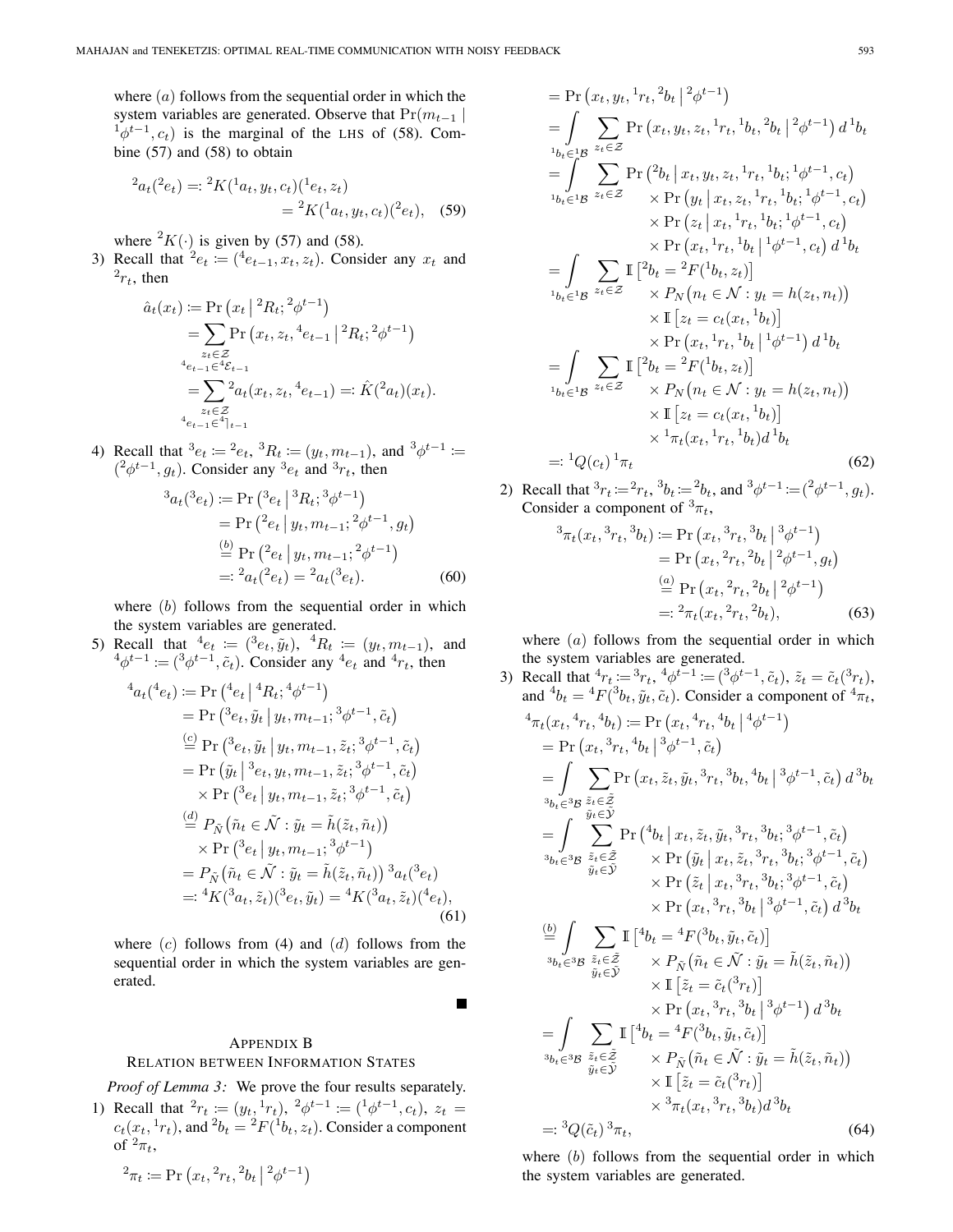4) Recall that 
$$
{}^1\phi^t := ({}^4\phi^{t-1}, l_t), {}^1r_{t+1} = l_t({}^4r_t),
$$
 an  ${}^1b_{t+1} = {}^1F({}^4b_t, l_t)$ . Consider a component of  ${}^1\pi_{t+1}$ ,

$$
{}_{\pi_{t+1}}(x_{t+1}, {}_{r_{t+1}}, {}_{b_{t+1}})
$$
\n
$$
:= \Pr(x_{t+1}, {}_{r_{t+1}}, {}_{b_{t+1}} | {}_{b\phi})
$$
\n
$$
= \int \sum_{\substack{a,b \in \mathcal{A} \\ a_{b}} \in \mathcal{A} \\ a_{b}} \Pr(x_{t+1}, x_{t}, {}_{r_{t+1}}, {}_{r_{t+1}}, {}_{b\phi}) d^4b_{t}
$$
\n
$$
= \int \sum_{\substack{a,b \in \mathcal{A} \\ b,b \in \mathcal{A} \\ b,c \in \mathcal{B}}} \Pr(x_{t}, {}_{r_{t},} {}_{b\phi}|^4 \phi^{t-1}, l_{t})
$$
\n
$$
= \int \sum_{\substack{b,c \in \mathcal{X} \\ b,c \in \mathcal{B} \\ a}} \Pr(x_{t}, {}_{r_{t},} {}_{b\phi}|^4 \phi^{t-1}, l_{t})
$$
\n
$$
\times \Pr(x_{t+1} | x_{t}, {}_{r_{t+1}}, {}_{b\phi}; {}_{b\phi} {}_{b\phi} {}_{b\phi} {}_{b\phi} {}_{b\phi} {}_{b\phi} {}_{b\phi} {}_{b\phi} {}_{b\phi} {}_{b\phi} {}_{b\phi} {}_{b\phi} {}_{b\phi} {}_{b\phi} {}_{b\phi} {}_{b\phi} {}_{b\phi} {}_{b\phi} {}_{b\phi} {}_{b\phi} {}_{b\phi} {}_{b\phi} {}_{b\phi} {}_{b\phi} {}_{b\phi} {}_{b\phi} {}_{b\phi} {}_{b\phi} {}_{b\phi} {}_{b\phi} {}_{b\phi} {}_{b\phi} {}_{b\phi} {}_{b\phi} {}_{b\phi} {}_{b\phi} {}_{b\phi} {}_{b\phi} {}_{b\phi} {}_{b\phi} {}_{b\phi} {}_{b\phi} {}_{b\phi} {}_{b\phi} {}_{b\phi} {}_{b\phi} {}_{b\phi} {}_{b\phi} {}_{b\phi} {}_{b\phi} {}_{b\phi} {}_{b\phi} {}_{b\phi} {}_{b\phi} {}_{b\phi} {}_{b\phi} {}_{b\phi} {}_{b\phi} {}_{b\phi} {}_{b\phi} {}_{b\phi} {}_{b\phi} {}_{b\phi} {}_{b\phi} {}_{b\phi} {}_{b\phi} {}_{b
$$

where  $(c)$  follows from the sequential order in which the system variables are generated.

5) Recall that  ${}^{2}r_{t} := (y_{t}, m_{t-1})$  and  $\hat{x}_{t} = g_{t}(z_{rt})$ . Consider

$$
\mathbb{E}\left\{\rho(x_t, \hat{x}_t)\Big|^{2}\phi^{t-1}, g_t\right\}\n= \sum_{\substack{x_t \in \mathcal{X} \\ 2r_t \in \mathcal{P}_{t}}} \Pr\left(x_t, {}^{2}r_t\Big|^{2}\phi^{t-1}, g_t\right) \rho(x_t, g_t({}^{2}r_t))\n= \sum_{\substack{x_t \in \mathcal{X} \\ 2r_t \in \mathcal{P}_{t}}} \Pr\left(x_t, {}^{2}r_t\Big|^{2}\phi^{t-1}\right) \rho(x_t, g_t({}^{2}r_t))\n= \sum_{\substack{x_t \in \mathcal{X} \\ 2r_t \in \mathcal{P}_{t}}} {}^{2}\pi_t(x_t, {}^{2}r_t) \rho(x_t, g_t({}^{2}r_t)) =: \hat{\rho}({}^{2}\pi_t, g_t),
$$
\n(66)

where 
$$
{}^2\pi_t(x_t, {}^2r_t)
$$
 is the marginal of  ${}^2\pi_t(x_t, {}^2r_t, {}^2b_t)$ .

The linearity of  ${}^{1}Q(\cdot)$ ,  ${}^{3}Q(\cdot)$ , and  ${}^{4}Q(\cdot)$  in the corresponding  $i_{\pi t}$ , and the concavity of  $\hat{\rho}$  in  $^2\pi$  follow immediately from their definition.

# APPENDIX C CONCAVITY OF VALUE FUNCTIONS

*Proof of Theorem 4:* Recall that  ${}^{i}Q(\cdot), i = 1, 3, 4$ , is a linear transformations of the corresponding  $\pi$  and  $\hat{\rho}$  is a concave function in  $^2\pi$ . We will prove concavity of the value function by backward induction. Observe that  ${}^{1}V_{T+1}$ is a concave function of  $\frac{1}{\pi}$ . Now assume that  $\frac{1}{V_{t+1}}$  is a concave function of  ${}^1\pi$ . We will show that  ${}^iV_t$ ,  $i = 1, \ldots, T$ are concave functions of  $i\pi$ . Define

$$
{}^{4}W_{t}({}^{4}\pi, l) := {}^{1}V_{t+1}({}^{4}Q(l) {}^{4}\pi). \tag{67}
$$

 $r_t$ ), and As a function of  ${}^4\pi, {}^4W$  is a composition of a concave function with a linear transformation. Hence  ${}^{4}W$  is concave in  ${}^{4}\pi$ . Now,

$$
{}^{4}V_{t}({}^{4}\pi) = \min_{l \in \mathscr{L}} {}^{4}W({}^{4}\pi, l). \tag{68}
$$

Since  ${}^{4}W_t$  is concave in  ${}^{4}\pi$ , and  ${}^{4}V_t$  is the point-wise minimum of  ${}^4W_t$ ,  ${}^4V_t$  is concave in  ${}^4\pi$ . Similar argument extends to the other three cases. Hence  ${}^{i}V_{t}$  is concave in  $i\pi$ ,  $i = 1, \ldots, 4$ . Thus, by induction  $iV_t$ ,  $i = 1, \ldots, 4$ ,  $t = 1, \ldots, T$  is concave in  $i_{\pi}$ .

#### **REFERENCES**

- [1] C. E. Shannon, "A mathematical theory of communication," *Bell System Technical Journal*, vol. 22, pp. 379–423, Jul. 1948.
- [2] P. R. Kumar and P. Varaiya, *Stochastic Systems: Estimation Identification and Adaptive Control*. Prentice Hall, 1986.
- [3] H. S. Witsenhausen, "Informational aspects of stochastic control," in *Proc. the Oxford Conference on Stochastic Optimization*, 1978.
- [4] D. Teneketzis, "Communication in decentralized control," Ph.D. Thesis, Department of EECS, MIT, Cambridge, MA., Sep. 1979.
- [5] G. Munson, "Causal information transmission with feedback," Ph.D. Thesis, Department of Electrical Engineering, Cornell University, Ithaca, NY, 1981.
- [6] A. Gorbunov and P. Pinsker, "Non-anticipatory and prognostic epsilon entropies and message generation rates," *Problems in Information Transmission*, vol. 9, p. 1840191, 1973.
- [7] ——, "Prognostic epsilon entropy of a Gaussian message and a Gaussian source," *Problems in Information Transmission*, vol. 10, pp. 184–191, 1974.
- [8] P. Pinsker and A. Gorbunov, "Epsilon entropy with delay with small mean-square reproduction error," *Problems in Information Transmission*, vol. 23, no. 2, pp. 3–8, April-June 1987.
- [9] S. Tatikonda, "Control under communication constraints," Ph.D. Thesis, Department of EECS, Masachussets Institute of Technology, Cambridge, MA<sub>2000</sub>
- [10] S. Tatikonda and S. K. Mitter, "Control under communication constraints," *IEEE Trans. Automat. Cont.*, vol. 49, no. 7, pp. 1056–1068, Jul. 2004.
- [11] N. Merhav and I. Kontoyiannis, "Source coding exponents for zerodelay coding with finite memory," *IEEE Trans. Inform. Theory*, vol. 49, no. 3, pp. 609–625, 2003.
- [12] T. Linder and G. Lugosi, "A zero-delay sequential scheme for lossy coding of individual sequences," *IEEE Trans. Inform. Theory*, vol. 47, no. 6, pp. 2533–2538, 2001.
- [13] T. Weissman and N. Merhav, "On limited-delay lossy coding and filtering of individual sequences," *IEEE Trans. Inform. Theory*, vol. 48, no. 3, pp. 721–733, 2002.
- [14] A. Gyorgy, T. Linder, and G. Lugosi, "Efficient adaptive algorithms and minimax bounds for zero-delay lossy source coding," *IEEE Trans. Signal Processing*, vol. 52, no. 8, pp. 2337–2347, 2004.
- [15] S. Matloub and T. Weissman, "Universal zero-delay joint source-channel coding," *IEEE Trans. Inform. Theory*, vol. 52, no. 12, pp. 5240–5250, Dec. 2006.
- [16] H. S. Witsenhausen, "On the structure of real-time source coders," *Bell System Technical Journal*, vol. 58, no. 6, pp. 1437–1451, July-August 1979.
- [17] V. S. Borkar, S. K. Mitter, and S. Tatikonda, "Optimal sequential vector quantization of Markov sources," *SIAM J. Optimal Control*, vol. 40, no. 1, pp. 135–148, Jan. 2001.
- [18] N. T. Gaarder and D. Slepian, "On optimal finite-state digital transmission systems," *IEEE Trans. Inform. Theory*, vol. 28, no. 2, pp. 167–186, 1982.
- [19] J. C. Walrand and P. Varaiya, "Optimal causal coding-decoding problems," *IEEE Trans. Inform. Theory*, vol. 29, no. 6, pp. 814–820, Nov. 1983.
- [20] R. Lipster and A. Shiryayev, *Statistics of Random Processes, Vol. II:Applications*. Springer-Verlag, 1977.
- [21] T. Basar and R. Bansal, "Simultaneous design of measurement channels and control stategies for stochastic systems with feedback," *Automatica*, vol. 25, pp. 679–694, 1989.
- $[22]$  --, "Optimal design of measurement channels and control policies for linear-quadratic stochastic systems," *European Journal of Operational Research*, vol. 93, pp. 226–236, 1994.